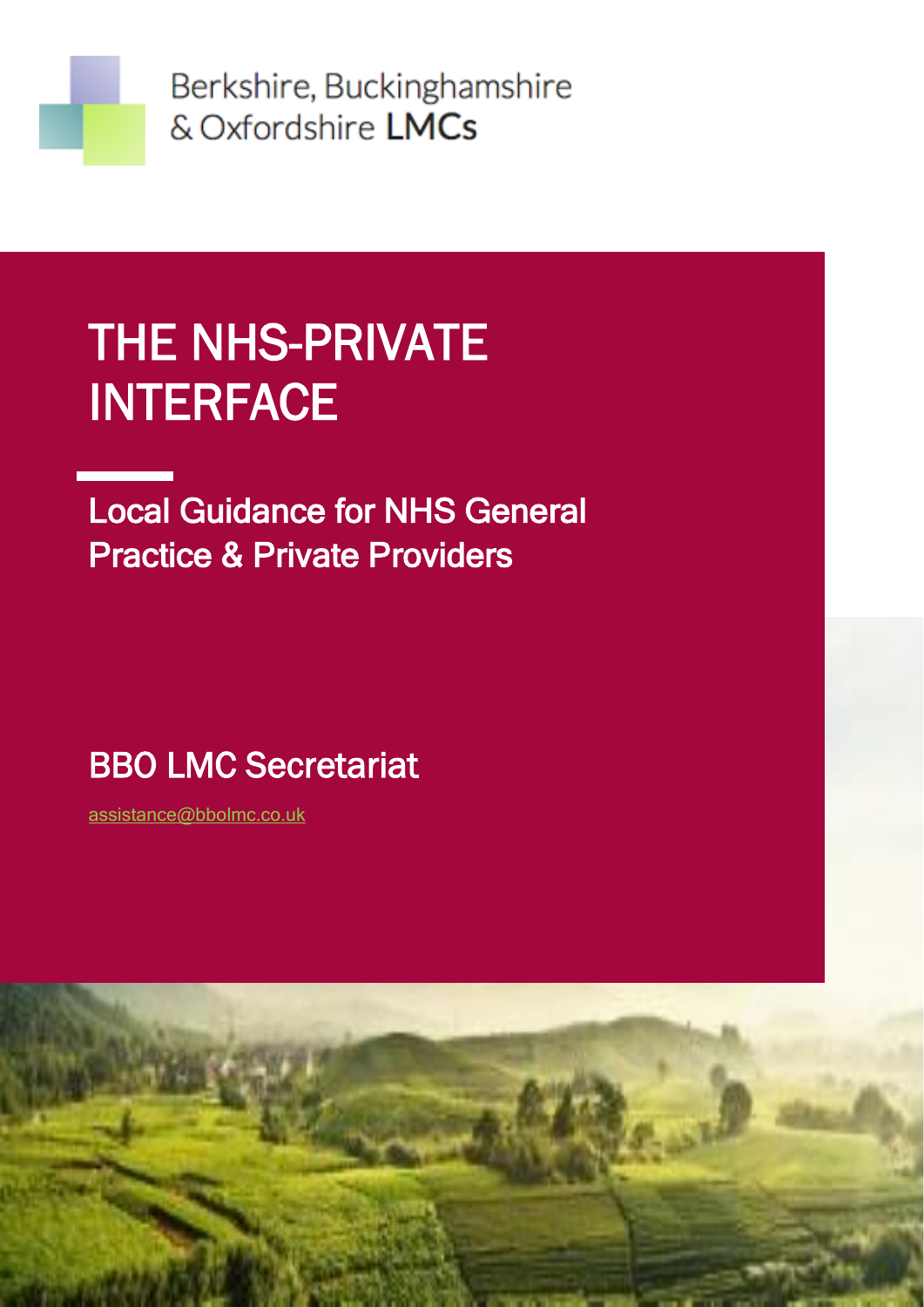| PRINCIPLE 2: NHS & PRIVATE CARE SHOULD BE SEPARATED AS MUCH AS POSSIBLE  6   |  |
|------------------------------------------------------------------------------|--|
|                                                                              |  |
|                                                                              |  |
| 1. Does an NHS GP have to do a private referral whenever asked by a patient? |  |

- 2. Can a GP charge for doing a private referral?
- 3. Can a patient seek care for single active condition through both Private and NHS routes simultaneously?
- 4. Is an NHS GP obliged to provide patient information to private practitioners who request it (for example, when the patient has self-referred)?
- 5. What should the patient be expected to pay for as part of their private care?
- 6. Is a GP obliged to make an NHS referral to any private provider who provides NHS care but outside of the usual locally commissioned services and pathways, on the grounds of patient's 'right to choose' (for example, ADHD and psychological pathways)?

#### INVESTIGATIONS OVER THE INTERFACE [....................................................................................... 13](#page-12-0)

- 7. What tests/investigations should a GP do prior to referring a patient to a private provider?
- 8. Does a GP have to do any additional investigations requested by a private specialist?
- 9. A patient is under specialist care for a condition and has both private and NHS secondary care involvement. Who is responsible for organising tests requested by the private arm of their care?
- 10. If a patient is under both private and NHS care for the same or related condition, who is responsible for ensuring communication between the two, such as providing outcomes of their respective investigations or treatment interventions?
- 11. Are NHS GPs obliged to complete medical insurance claim forms for their patients?

TREATMENTS AND PRESCRIBING OVER THE INTERFACE[................................................................. 16](#page-15-0)  12. Can a private consultant expect a patient's GP to prescribe a drug to their patient?

- 13. Can a GP decline to prescribe a medicine recommended by a private consultant?
- 14. What if the private provider recommends a drug that would normally only be prescribed by secondary care in the GP's local area (CCG footprint)?
- 15. Can a private provider ask a GP to prescribe a drug that is subject to a shared care protocol in the GP's local area (CCG footprint)?
- 16. What if the private provider recommends a treatment that is not normally funded by the local NHS for patients with the same condition (i.e. non-formulary drugs)?
- 17. Can a GP offer to prescribe a drug as a private prescription for a patient where the private specialist has recommended a drug that is not funded on the NHS?
- 18. Can a patient claim back from the NHS costs associated with private care if the patient chose to go through the private route for a condition that would have been supported in a similar way by the NHS?

ONWARD REFERRALS [................................................................................................................ 22](#page-21-0) 

- 19. If the patient is under the care of a specialist, and seeks onward referral (including either private-to-NHS, private-to-private, or NHS-to-private) who should do the referral?
- 20. Can private GPs refer patients for NHS diagnostic services and treatment?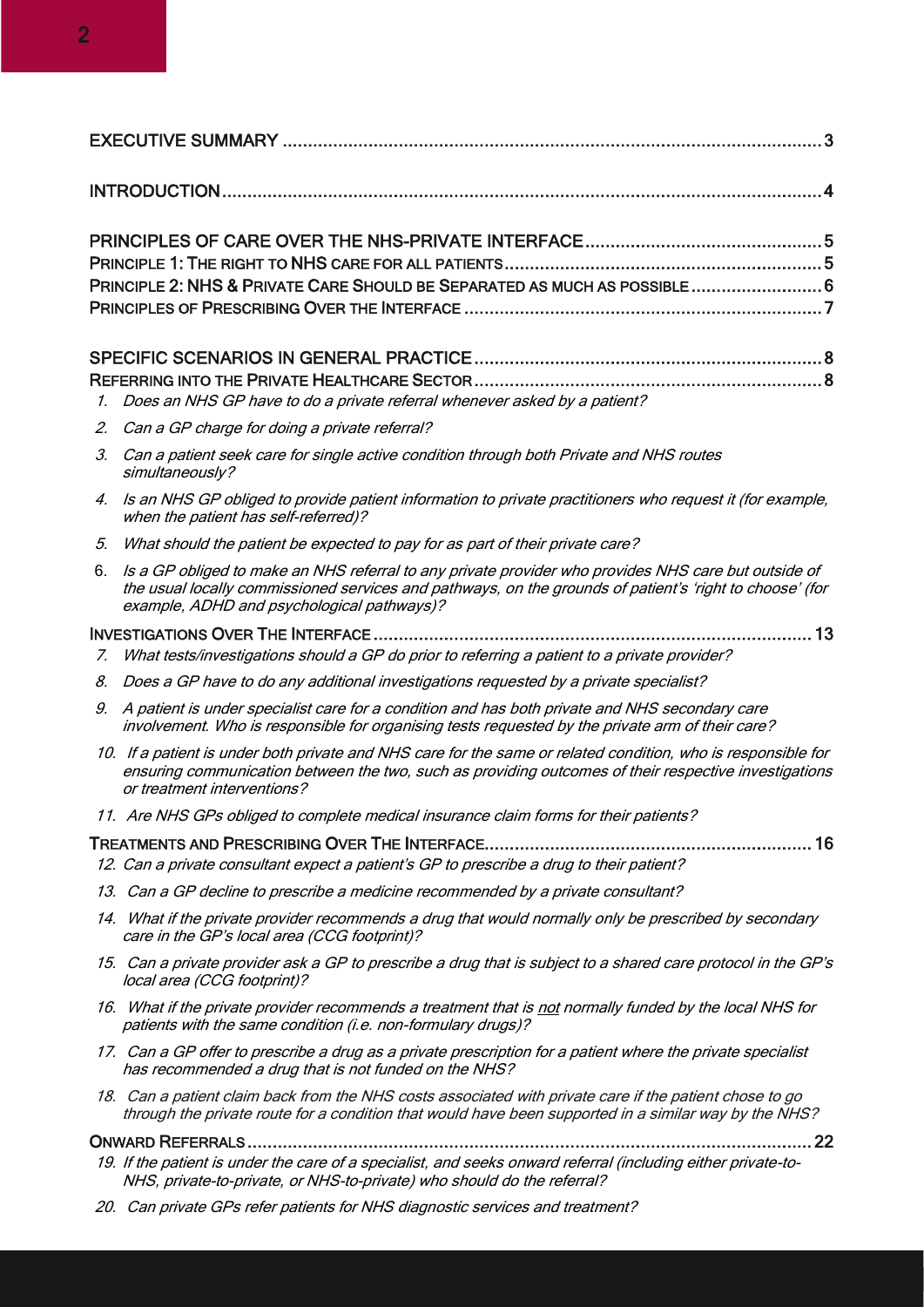### <span id="page-2-0"></span>Executive Summary

If a patient requests a private referral, a GP should honour this if they think it meets the clinical needs of their patient, and without charge, as they would do for any patient. GPs have a right to decline to refer (including privately) if they do not think it is clinically appropriate. A private GP can refer into NHS services; they don't need to ask the patients NHS GP to do so on their behalf.

Any pre-referral work-up should be offered by the NHS GP as they normally would do for any of their NHS patients. However, GPs should not be asked to do any investigations requested by the private specialist. The patient should expect to pay for all aspects of the private care including consultations, investigations, privately issued interventions, and any unplanned or planned follow-up related to that private care in order to clearly separate out private and NHS activities. However, the NHS should never decline emergency care, even if it is the result of private interventions, or decline any care simply because the responsibility is unclear. GPs should liaise with private specialists to coordinate care as they would do for their patients in NHS secondary care. A patient cannot retrospectively ask the NHS to reimburse them for private care costs.

A private specialist may ask a GP to prescribe for them, but a GP should only prescribe what they would normally do for any other NHS patient with the same condition and in accordance with their local CCG formulary. This includes declining to prescribed RED-listed drugs, initiate AMBER-initiation drugs, or drugs subject to a local shared care protocol. If the medicine request falls outside of the local formulary arrangement, the specialist will either have to offer this privately to the patient (including all subsequent monitoring) or transfer the patient into NHS care if the patient requests it.

A private patient has a right to transfer into NHS care at any time. If they do transfer, they are entitled to that which is available locally to any other NHS patient with the same condition – no more, no less - and they should join the relevant NHS service at the same point as if their last episode of private care was delivered in the NHS, facing the same wait times as other NHS patients with the same clinical predicament at that point in the care pathway. In these circumstances, the private specialist should complete a consultant-toconsultant referral into the equivalent NHS clinic (which may be their own NHS clinic) – they should not ask the GP to do the referral for them.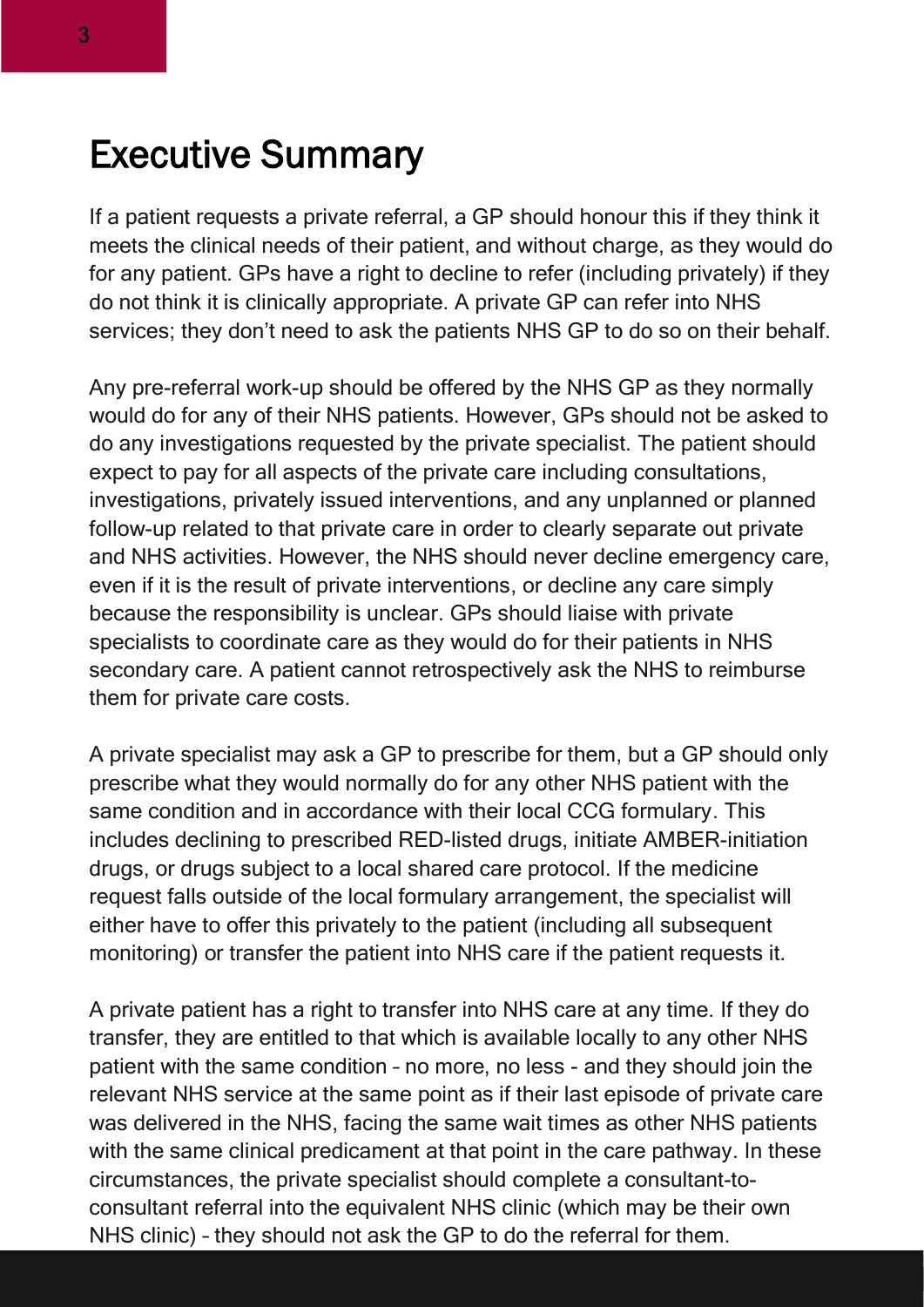### <span id="page-3-0"></span>Introduction

Our guidance draws upon four key documents which lay out the principles for managing the interface between the NHS and private care:

- Department of Health (2009). Guidance on NHS Patients who wish to pay for additional private care.
- Department of Health (2004): A Code of Conduct for Private Practice.
- Thames Valley Priorities Committee Commissioning Policy Statement (2019): Managing the boundaries of NHS and privately funded healthcare. Policy No. 67d (TVPC 35).
- BMA Medical Ethics Department (2009). The interface between NHS and private treatment: a practical guide for doctors in England, Wales and Northern Ireland Guidance.

The purpose of this BBO LMC document is to apply those key principles to scenarios frequently occurring in NHS General Practice. It is written for NHS GPs and private providers serving patients in Berkshire, Buckinghamshire, and Oxfordshire.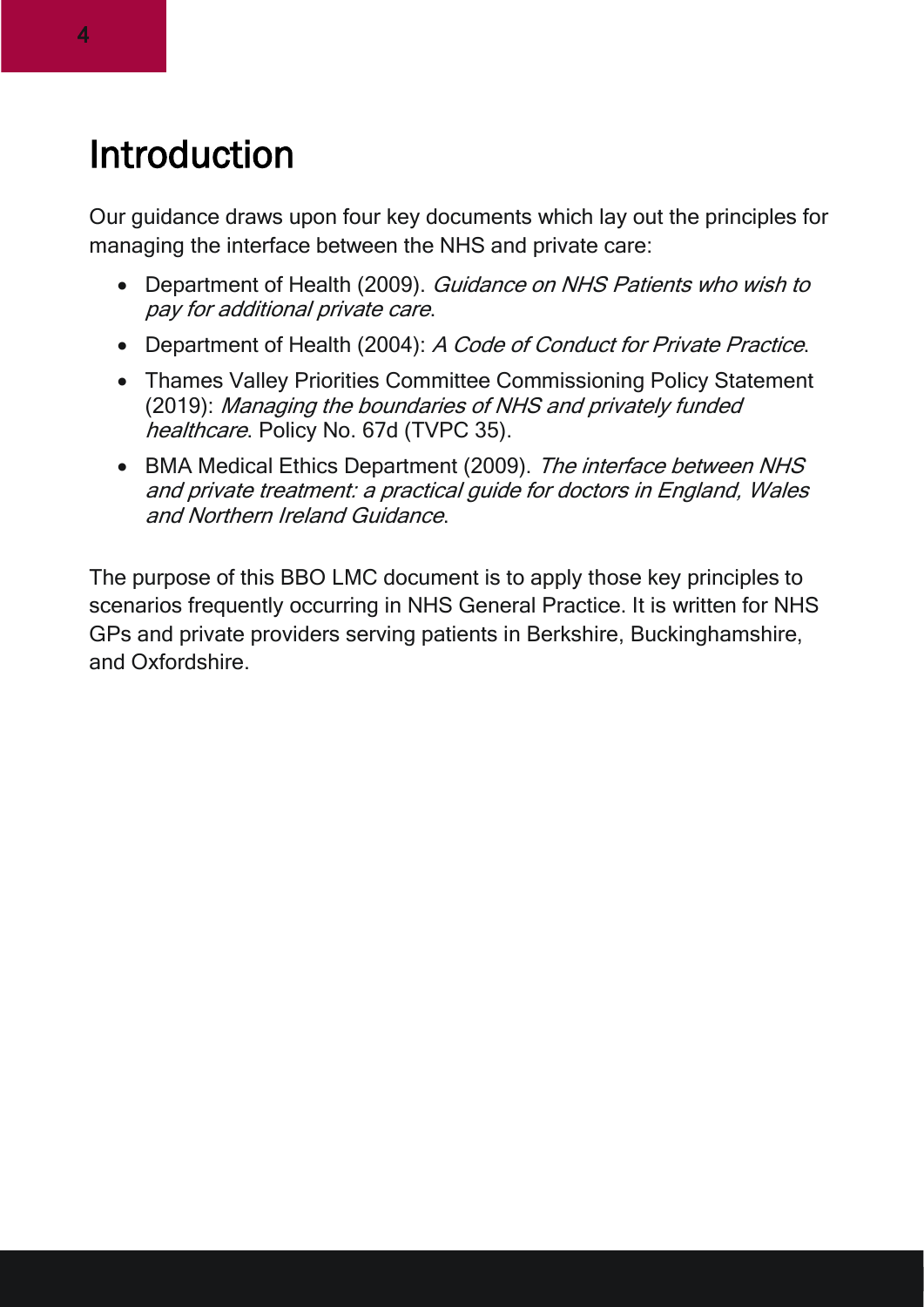## <span id="page-4-0"></span>Principles of Care Over the NHS-Private **Interface**

Patients who are entitled to NHS-funded treatment may opt into or out of NHS care at any stage. Patients may pay for additional private health care while continuing to receive care from the NHS. Patients who have had a private consultation for investigations and diagnosis may transfer to the NHS for any subsequent treatment.<sup>1</sup>

There are two broad principles governing the interface between the NHS & the Private Sector.

#### <span id="page-4-1"></span>PRINCIPLE 1: THE RIGHT TO NHS CARE FOR ALL PATIENTS

Specifically:

- NHS organisations should not withdraw their usual care because the patient chooses to go private<sup>2</sup>
- The NHS should continue to provide free of charge all care that the patient would have been entitled to had he or she not chosen to have additional private care<sup>3,4</sup>. The NHS care provided is based on the NHS's interpretation of patient's clinical need – not that of the private specialist, or the patient themselves.<sup>5</sup>
- Patients who pay for private care should not be put at any advantage or disadvantage in relation to the NHS care they receive. They are entitled to NHS services on exactly the same basis of clinical need as any other patient<sup>6</sup>
- Where private care is being delivered alongside NHS care, patients should not be unnecessarily subjected to two sets of tests or interventions. If the same diagnostic, monitoring or other procedure is needed for both the NHS element of care and the private element, the NHS should provide this free of charge as part of the patient's NHS entitlement and share the results with the private provider if necessary<sup>7</sup>
- Patients can choose to change their status from private patient to NHS patient, but must not be treated differently from any other NHS patient on doing so<sup>8</sup>. This includes:
	- $\circ$  They should join the waiting list at the same point as if the private consultation, investigation or treatment had occurred in the NHS service.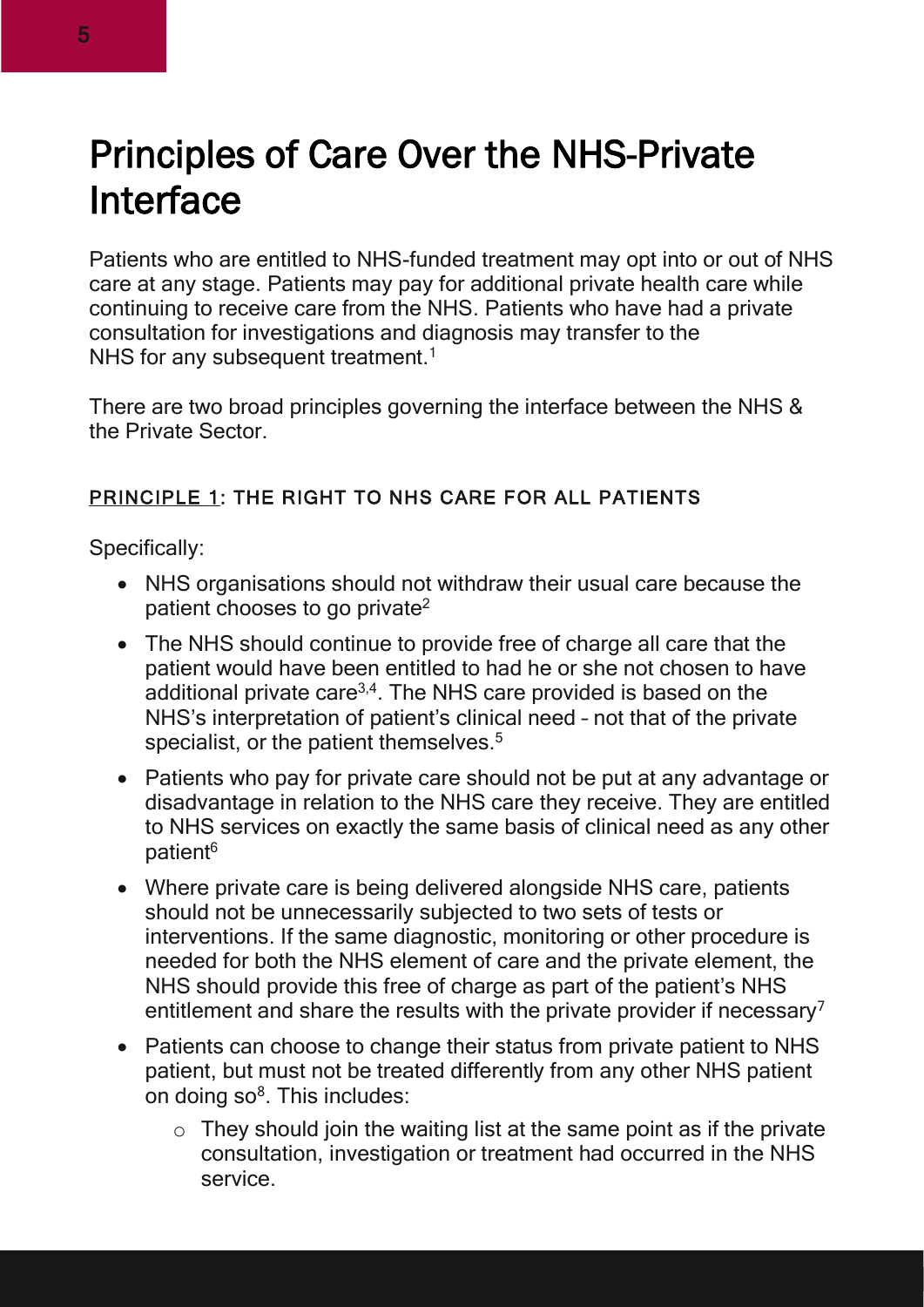- $\circ$  Their priority on joining the waiting list, or eligibility for NHS treatment, should be determined by the same criteria applied to other NHS patients.
- o On requesting to be transferred from private to NHS, they do not need to have a further assessment within the NHS before receiving their treatment, nor do they need to be referred back to their GP<sup>9</sup>

#### <span id="page-5-0"></span>PRINCIPLE 2: NHS & PRIVATE CARE SHOULD BE SEPARATED AS MUCH AS POSSIBLE

Specifically:

- There should be as clear a separation as possible between private and NHS care<sup>10</sup>. Private care should be carried out at a different time and (wherever possible) place to the NHS care that a patient is receiving<sup>11</sup>
- "Top-up" of single episodes of NHS care with private treatment is permitted, but only when delivered at a separate time and place<sup>12</sup> (and not in General Practice). Where different elements of care or treatment cannot be separated out, supplementing NHS care is unlikely to be  $possible<sup>13</sup>$
- In relation to care which is provided free of charge by the NHS, the patient remains an NHS patient and should be treated in the same way as any other NHS patient. In relation to care which is provided on a private basis, the patient is a private patient<sup>14</sup>
- The patient should bear the full costs of any private services. NHS resources should never be used to subsidise the use of private care<sup>15,16</sup>. Specifically:
	- o The patient should meet any additional costs associated with the private element of care, such as additional treatment needed for the management of side effects.
	- $\circ$  The private provider should normally deal with emergency and non-emergency complications resulting from the private element of care.
	- o However, the NHS should never refuse to treat patients simply because the cause of the complication is unclear. The NHS should never turn any patient away in an emergency.
- The arrangements put in place to deliver additional private care should be designed to ensure as clear a separation as possible of funding, legal status, liability and accountability between NHS care and any private care that a patient receives $17$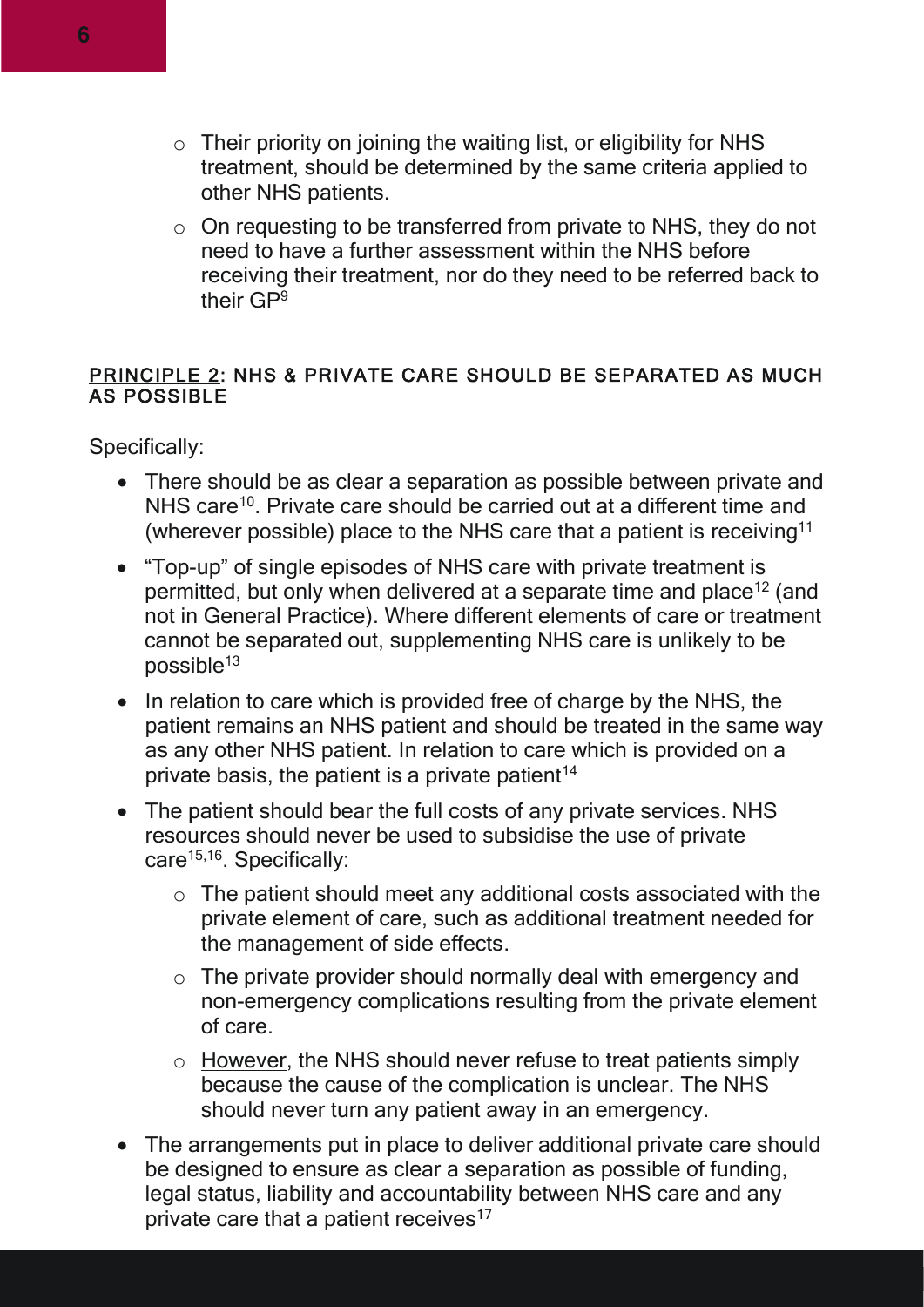- All doctors have a duty to share information with others providing care and treatment for their patients. This includes NHS doctors providing information to private practitioners<sup>18</sup>
- Transferring between private and NHS care should be carried out in a way which avoids putting patients at any unnecessary risk. The NHS and the private provider should work collaboratively to put in place protocols to ensure effective risk management, timely sharing of information, continuity of care and coordination between NHS and private care at all times. This should include safe and effective handover of the patient between the clinician in charge of the NHS care, and the clinician in charge of the private care<sup>19</sup>.

#### <span id="page-6-0"></span>PRINCIPLES OF PRESCRIBING OVER THE INTERFACE

Building on the above two principles, the Thames Valley Priorities Committee Commissioning Policy lays out key points around prescribing over the NHS-Private interface. Specifically:

- There is no obligation for the GP to prescribe treatment recommended by a private practitioner if it is contrary to local agreement or outside normal clinical practice.
- The NHS will not normally fund treatments that have been recommended by a private practitioner if that treatment is not normally commissioned within the local area.
- The fact that a patient can demonstrate they have benefited from the private treatment does not necessarily provide grounds for continuing the treatment in the NHS as an exception.
- Patients who commence care privately can request that further treatment be provided within the NHS. Their clinical needs should be reassessed for NHS treatment within the same regime of priorities applicable to NHS patients with the same condition.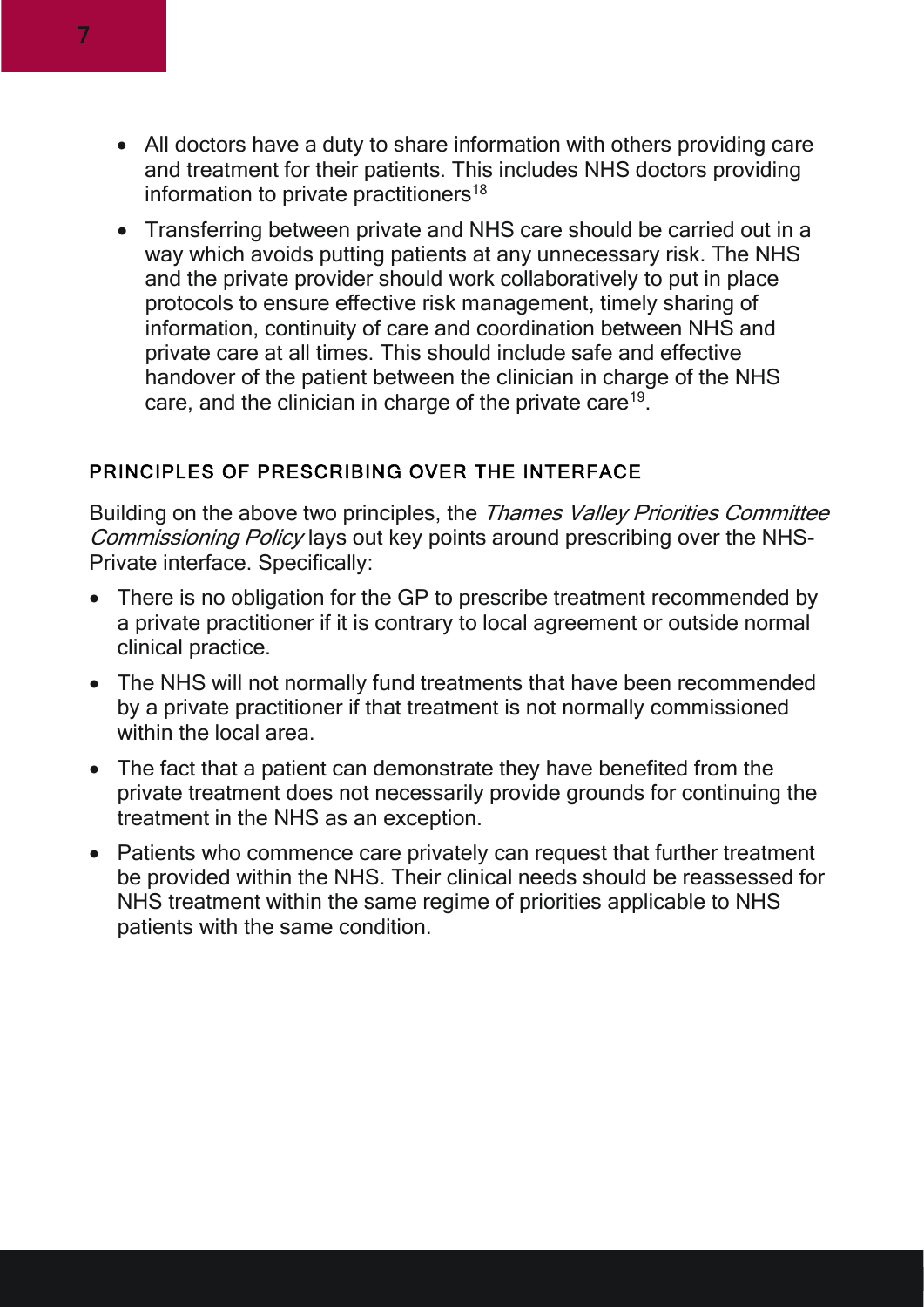### <span id="page-7-0"></span>Specific Scenarios In General Practice

#### <span id="page-7-1"></span>REFERRING INTO THE PRIVATE HEALTHCARE SECTOR

#### 1. Does an NHS GP have to do a private referral whenever asked by a patient?

No. A GP should do a referral where the patient is entitled to it and, in the view of the GP, the referral is clinically necessary. This is the case whether the referral is through the NHS route or a private referral<sup>20</sup>.

If the GP does not consider the treatment to be clinically necessary, then there is no obligation to refer; the patient may then seek treatment without a referral<sup>21</sup>.

The GMC no longer requires specialists to accept patients only with a referral. However, the BMA considers a referral good practice, and insurance companies usually require a letter of referral. This can create some conflict between what the patient wants and what the GP feels is clinically necessary. In these circumstances, the GP should be open with the patient about this. They may want to offer the patient a second opinion from another GP. Doctors cannot be compelled to arrange treatment where it is not clinically indicated and GMC guidance states that investigations or treatment must be arranged and provided on the basis of clinical judgement of the patient's  $needs<sup>22,23</sup>$ .

The quality standard of the referral is the same, whether the patient is being referred privately or through the NHS. A referrer must provide relevant information about the patient's condition and history, and the purpose of transferring care or arranging the investigations and treatment the patient needs<sup>24</sup>.

#### 2. Can a GP charge for doing a private referral?

GPs may not charge their NHS patients for private referrals, nor may they charge for the provision of relevant information to other doctors providing care for the patient $25$ .

Part 5, Regulation 24 of the National Health Service (General Medical Services Contracts) Regulations 2015 (which are replicated in any PMS contract), sets out the basic exclusion in charging NHS patients for care. It states: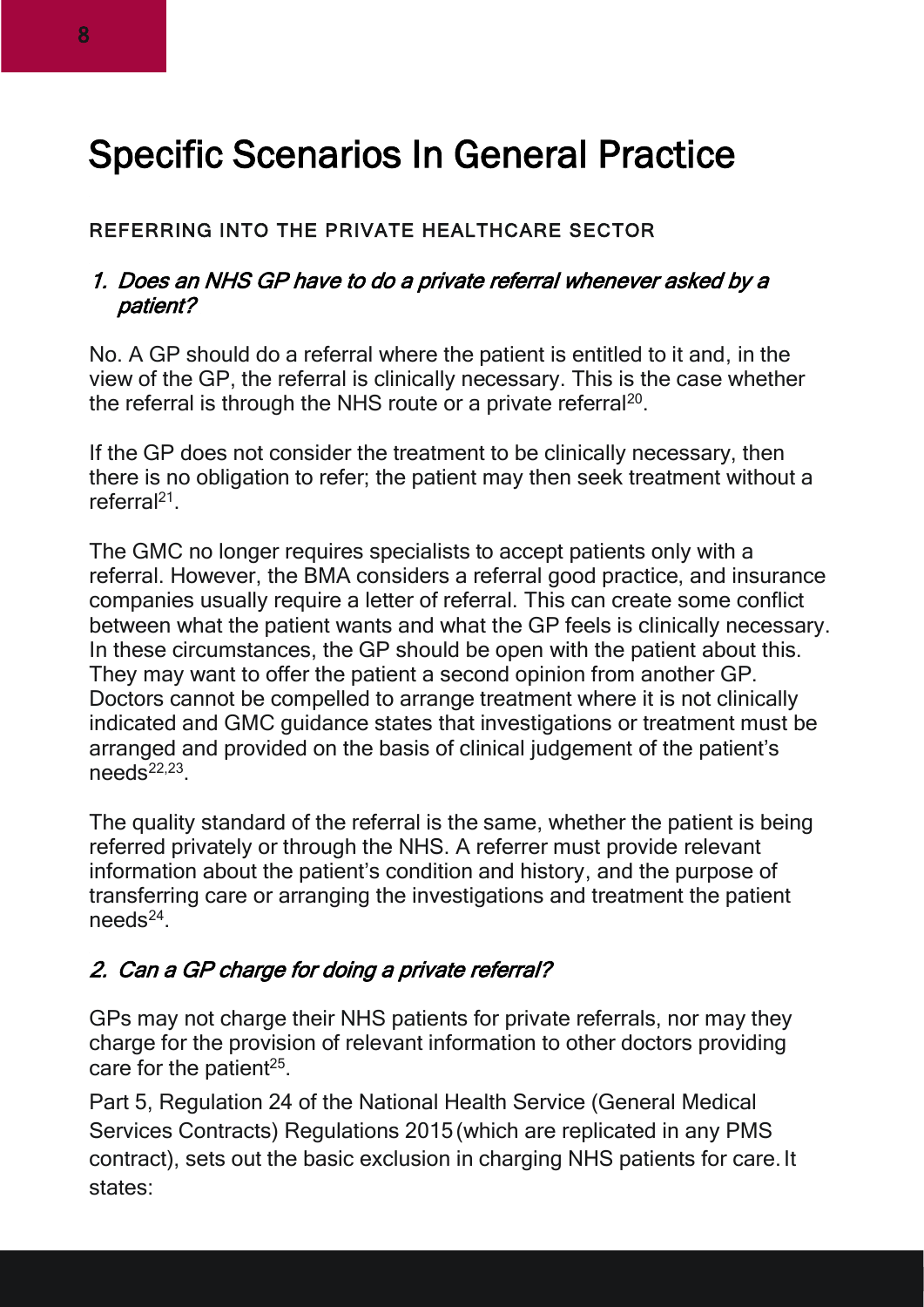the contractor must not, either itself or through any other person, demand or accept from any of its patients a fee or other remuneration for its own benefit or for the benefit of another person in respect of the provision of any treatment whether under the contract or otherwise; or a prescription or repeatable prescription for any drug, medicine or appliance 26 .

NB: The above refers to not charging for the care GPs are contracted to do for patients. It does not mean GPs are unable to charge for anything. Indeed, there are some situations where a GP can (and should) charge (such as some certificates, reports, malaria medicines and some immunisations). Further details can be found [here.](https://www.bma.org.uk/pay-and-contracts/fees)

#### 3. Can a patient seek care for single active condition through both Private and NHS routes simultaneously?

There is no binary answer to this question. It is context-specific. The BMA rightly asserts there is still a substantial lack of clarity in protocols arising from simultaneous NHS and private care<sup>27</sup>.

On the one hand, patients have a right to seek a private provider for care, if they choose to pay. They also have an absolute right to NHS care.

On the other hand:

- It generates the possibility of simultaneously requiring the same investigations and interventions through both the private and NHS route. Patients should not be unnecessarily subject to two sets of investigations and interventions. The NHS should provide tests and investigations that the patient is entitled to $28$ .
- When under the care of a private provider, there should be as clear a separation as possible between private and NHS care<sup>29</sup> - they may run in parallel but must be distinct from each other. Private care should be carried out at a different time and (wherever possible) place to the NHS care that a patient is receiving $30$ .
- The patient should bear the full cost of any private services and NHS resources should never be used to subsidise the use of private care $31$ .

And then there is the added need to use the scare resource of GP time wisely, avoiding inappropriate duplication of work.

As such, it is recommended that elements of care are separated out as clearly as possible: The patient can have an investigation through either the NHS route or private route, but receiving the investigation from both is not clinically appropriate. They may be offered the same treatment by both the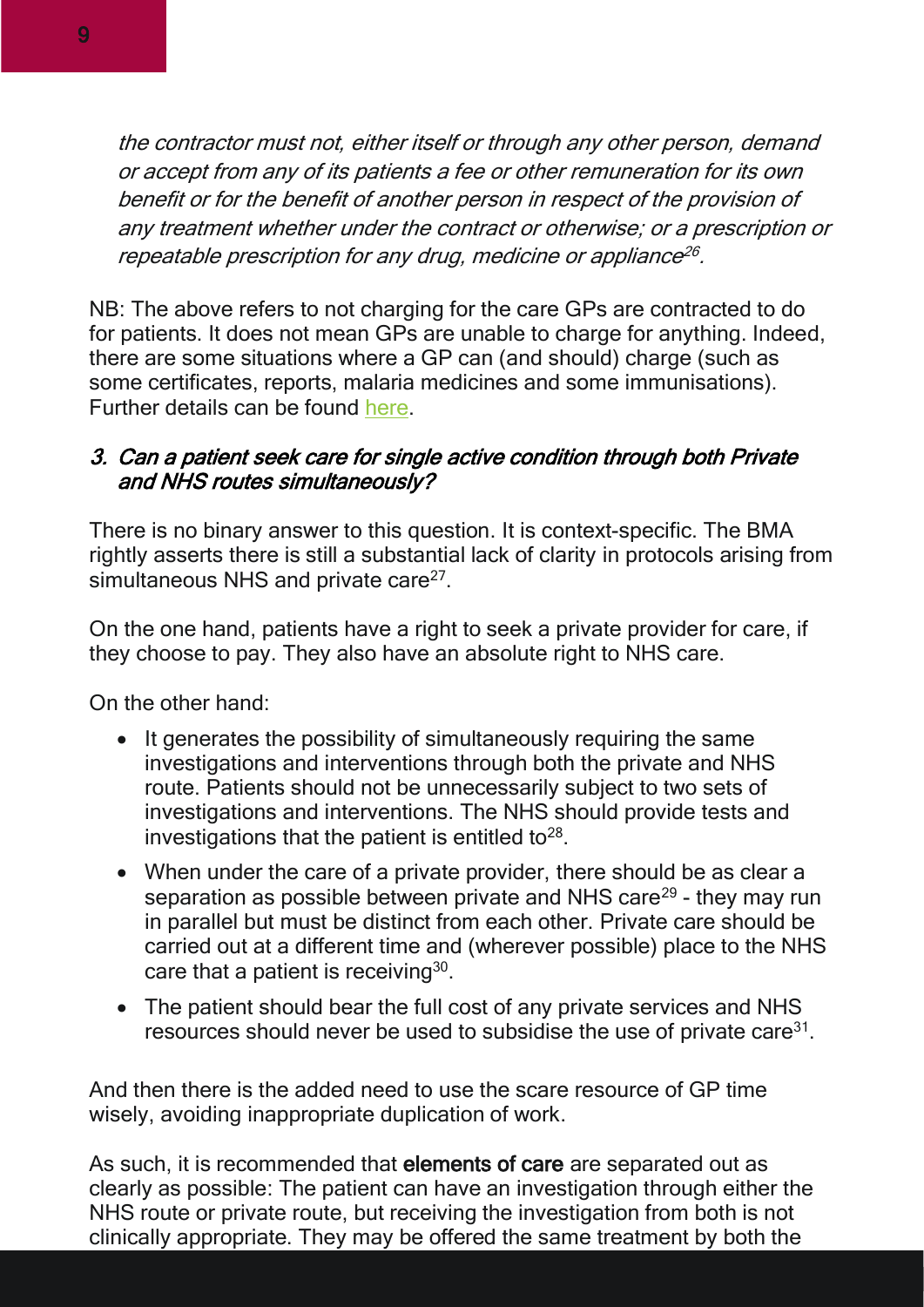private route and the NHS route, but they should not receive it from both simultaneously – this makes no sense. The patient necessarily has to choose between private and NHS care as each element of their care unfolds. They can switch between private care and NHS care at any point (see onwards referrals section).

As such, we recommend that the patient make a choice with the GP about whether they wish to initiate a referral to the private route OR the NHS route initially. They can change their minds at any point and switch between the two routes.

If a patient and GP do decide to refer to both NHS and private providers simultaneously, the referrer and patient should be clear about which elements of care will be delivered by each sector. Where different elements of care or treatment cannot be separated out, supplementing NHS care with private care is unlikely to be possible<sup>32</sup> and BBO LMC advises that GPs may therefore decline to do both referrals simultaneously on these grounds.

Where simultaneous NHS and private care generates a clinical contraindication - for example, the private and NHS providers recommending conflicting treatment, or the joint care puts the patient at risk of harm, or the private treatments undermine the effectiveness of the NHS treatment, an NHS clinician may decline to provide NHS treatment<sup>33</sup>.

#### 4. Is an NHS GP obliged to provide patient information to private practitioners who request it (for example, when the patient has selfreferred)?

Yes. A GPs' primary concern should be for the interests and safety of their patients, with due regard to confidentiality. NHS GPs should provide relevant information on request about the patient's medical history or current condition to other doctors providing care, including doctors working in the private sector. If the GP is aware that treatment is being sought privately and has information that might affect the safety or outcome of the treatment, this should be shared, with the patient's consent. The GP cannot charge for this (see question 2).

Failure to provide relevant information when the patient's consent has been obtained could result in a complaint against the GP – either to the GMC or through the courts - if the patient is harmed as a result. $34$ 

#### 5. What should the patient be expected to pay for as part of their private care?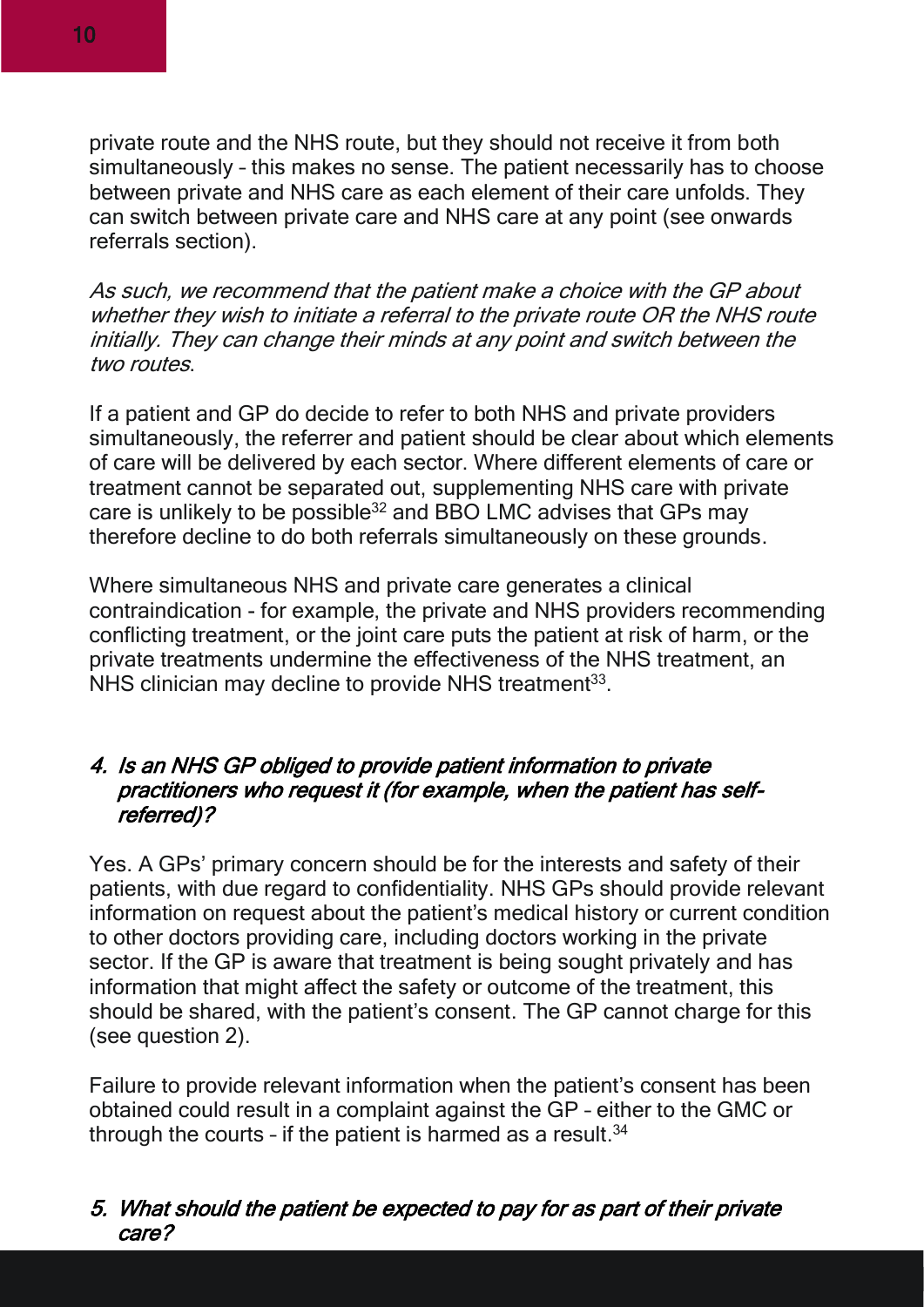The patient must expect to pay the full cost of  $35,36$ :

- The consultation with the private provider
- Any drugs prescribed
- Any other interventions provided in the course of the private consultation
- Any additional costs associated with the private element of care, such as additional treatment needed for the management of side effects
- The private provider should normally deal with emergency and nonemergency complications resulting from the private element of care. However, the NHS should never refuse to treat patients simply because the cause of the complication is unclear. The NHS should continue to treat any patient in an emergency, regardless of whether or not it was as a complication of private care.

The above is in accordance with the principle of clear separation between NHS and private care laid out above. This is also important for establishing liabilities and indemnity cover.

The private provider should assess the patient's ability to cover these costs and, when this is not possible, agree an appropriate exit strategy (for example, see onward referrals section below). The NHS cannot accept responsibility for the failure of a private provider to fully inform a patient in this way. In these instances, the NHS plays no part in the moral and financial contract between the provider of private healthcare and the patient $37$ .

#### 6. Is a GP obliged to make an NHS referral to any private provider who provides NHS care but outside of the usual locally commissioned services and pathways, on the grounds of patient's 'right to choose' (for example, ADHD and psychological pathways)?

No. Local commissioners have stated that GPs must make NHS referrals only to providers who have a contract with any CCG or NHS England to provide that particular service. They should not refer to providers who do not have such a contractual arrangement, even if that provider purports to provide NHS care. GPs should also be mindful to protect equity of access to care, which sometimes means not making NHS referrals to non-contracted providers simply to 'jump the queue'.

The specific advice from local commissioners on this issue – here, regarding referrals in Oxfordshire for ADHD - is as follows<sup>38</sup>: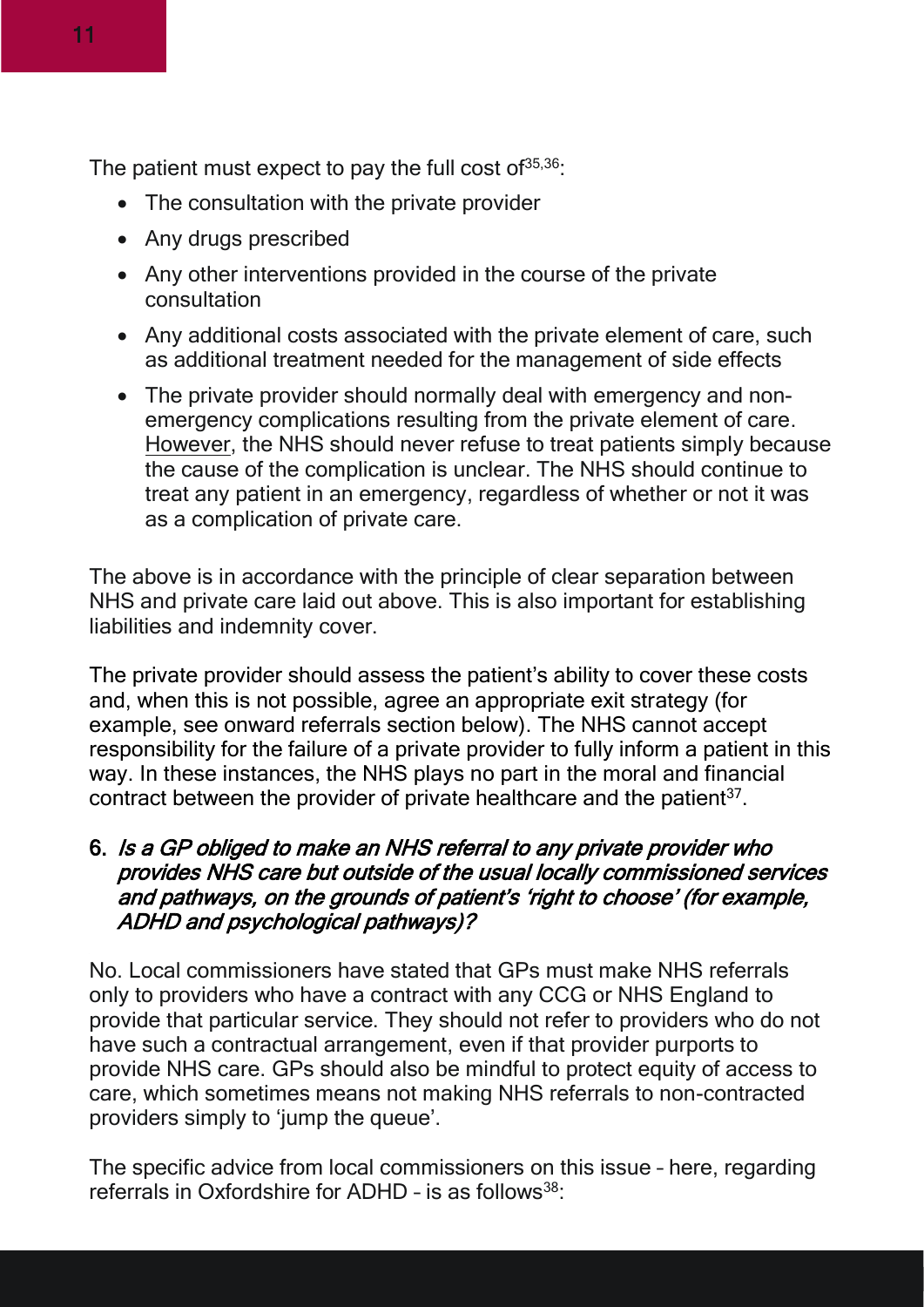Patient choice (as explained in the NHS England Guidance on Choice in Mental Health Care 1 ) operates in this context and a patient's legal rights as stated below:

The legal rights to choice of mental health provider and team apply when:

- the patient has an elective referral for a first outpatient appointment
- the patient is referred by a GP
- the referral is clinically appropriate
- the service and team are led by a consultant or a mental healthcare professional
- the provider has a commissioning contract with any Clinical Commissioning Group (CCG) or NHS England for the required service.

Commissioners are required to provide services that meet the reasonable needs of the populations for which they are responsible. They have finite resources and need to make decisions to ensure the best possible outcome for all of the patients for whom they have commissioning responsibility so may put in place arrangements such as single points of access (SPA), prior approval schemes or requirements for patients to make individual funding requests (IFR) for certain treatments which are not routinely funded. Where such arrangements are in place, GPs making choice referrals, should comply with their requirements rather than making a direct referral to a provider.

Oxfordshire CCG commissions the entire MH secondary care pathway including ADHD and psychological pathways from [Oxford Health NHS Foundation Trust]. The type of contract arrangement we have means they effectively operate as the single point of access for all secondary care MH referrals within Oxfordshire.

On triage of the referral, the Trust will allocate appointments according to clinical need eg urgent referrals will be seen before routine. They may subcontract the referrals to an appropriate provider with the permission of the commissioners, having assured themselves that the quality and service provided is suitable to the patient's needs and that the provider holds an NHS services contract but this is completely at the discretion of [Oxford Health] and not a matter of patient choice.

<sup>1</sup> https://www.england.nhs.uk/wp-content/uploads/2018/02/choice-in-mental-health-care-v2.pdf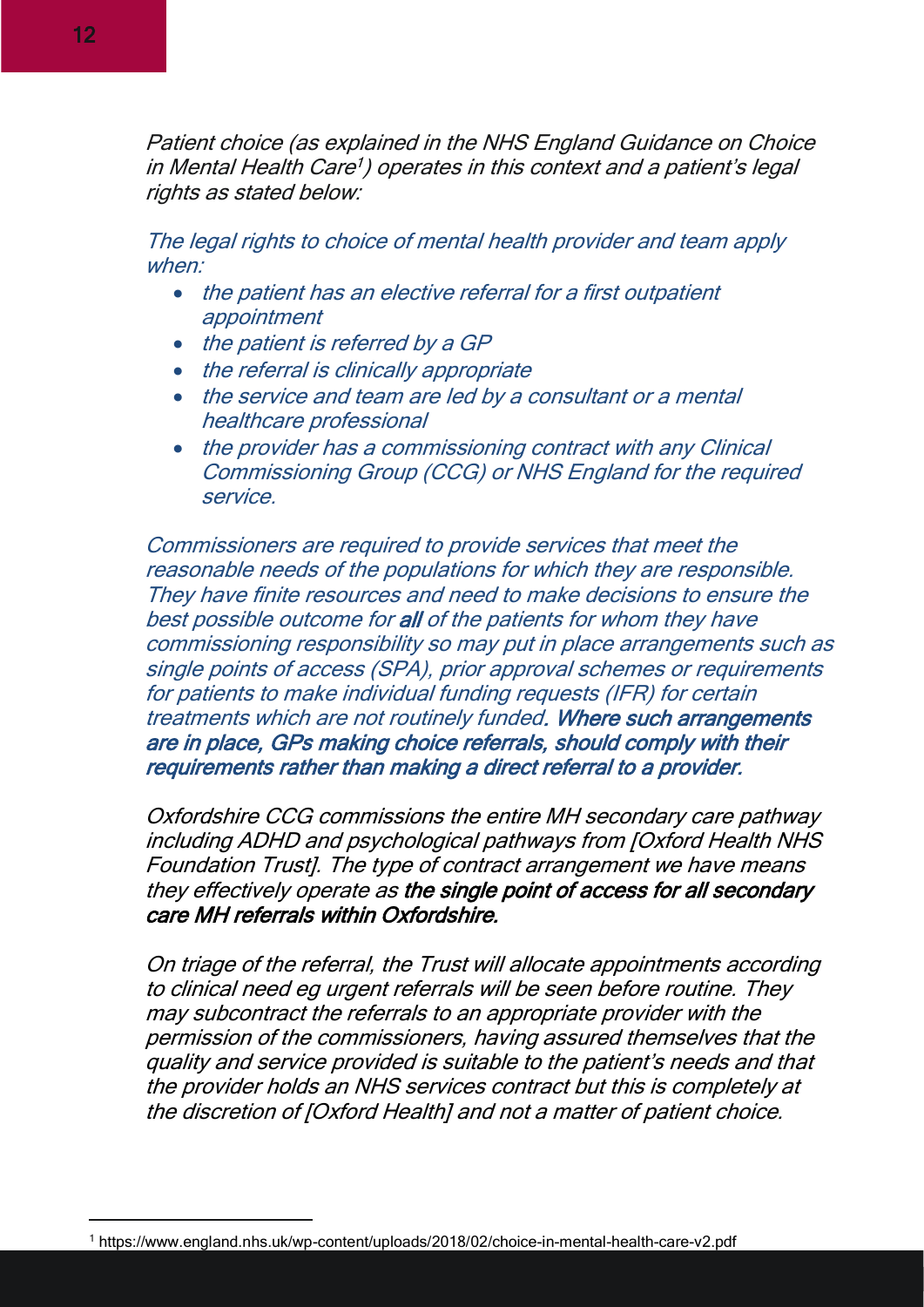This approach ensures patients triaged by [Oxford Health] will be dealt with according to clinical need and urgency, ensuring equity amongst those on waiting lists.

If a GP feels that a patient requires a particular service which is not provided for by the local pathway ie there are additional aspects with which the local pathway would not deal, then they need to make an application to the OCCG via the IFR route detailing why the patient will benefit more than those who would remain within the local pathway (also known as the exceptional capacity to benefit). This would not include jumping a non-urgent waiting list as a sole feature. As such we would kindly remind colleagues to ensure all secondary care MH referrals including ADHD and psychological pathways are made directly to OHFT.

The commissioners also justify this position on grounds of equitable access to healthcare:

…access to healthcare should not be allocated unfairly or inequitably and that all patients whatever their personal circumstances should have an equal ability to access care based on their need. Individual requests should not be made to the CCG if the patient has the same condition as others unless their clinical circumstances are likely to mean they would benefit more than others. This includes requests to avoid long waiting lists by referral to private providers.

[The Thames Valley Ethical Framework] states "As far as possible, it will respect the wishes of patients to choose between different clinically and cost-effective treatment options, subject to the support of the clinical evidence.

This approach leads to three important principles:

- In the absence of evidence of health need, treatment will not generally be given solely because a patient requests it.
- A treatment of little benefit will not be provided simply because it is the only treatment available.
- <span id="page-12-0"></span>• Treatment which effectively treats "lifetime" or long-term chronic conditions will be considered equally to urgent and life prolonging treatments.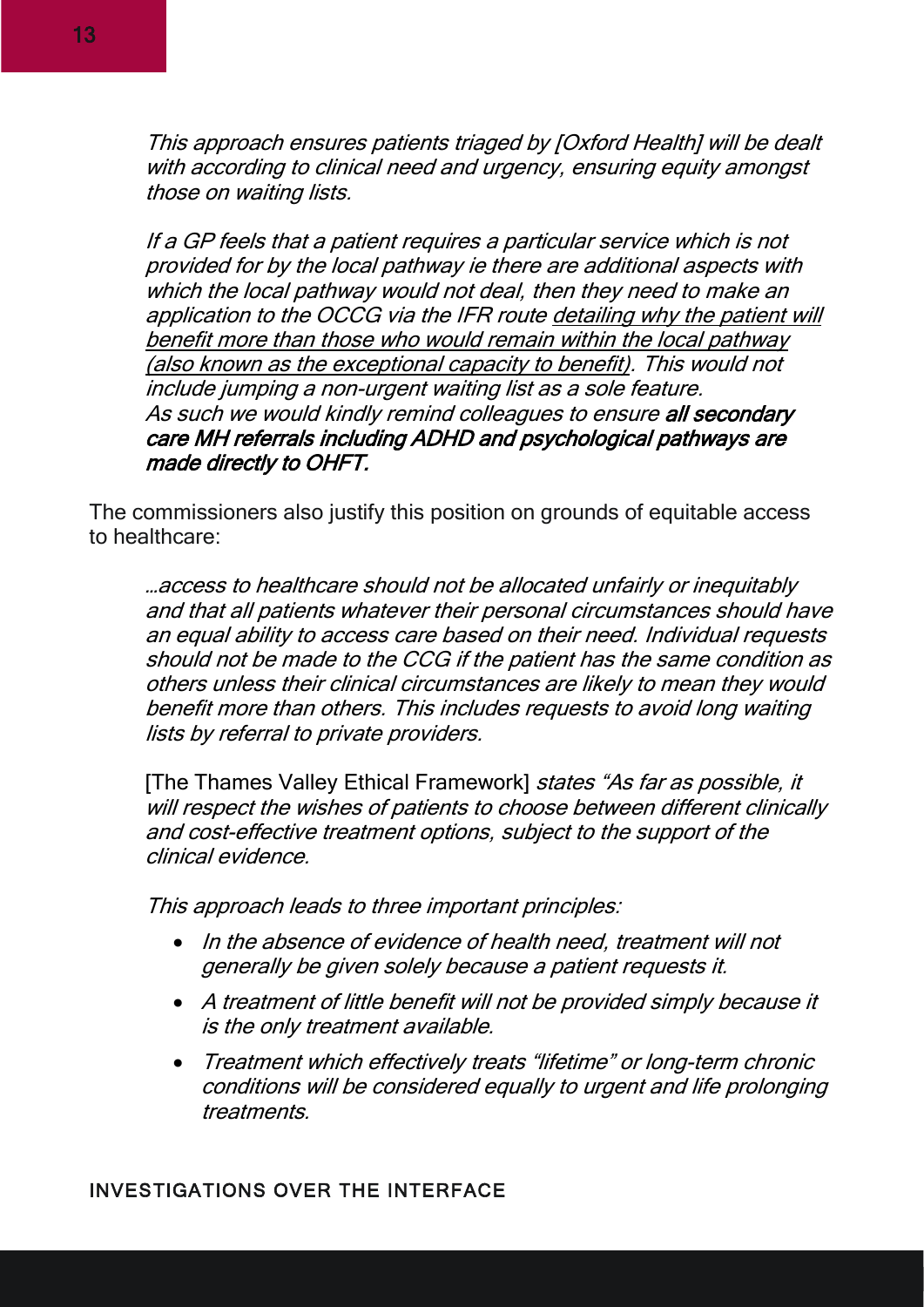#### 7. What tests/investigations should a GP do prior to referring a patient to a private provider?

The GP should offer to do tests that they would normally do for any prereferral work-up for an NHS patient under their care - for example, providing an FBC and USS for a patient in advance of a private referral for menorrhagia, or arranging an ECG and electrolytes prior to referring to a cardiologist privately for palpitations. This is in accordance with the principle of the right to NHS care. It also assumes the patient is content to wait for those to be done (as per any other NHS patient) before the referral is initiated. If the patient does not want to wait, then they may elect to have those tests done privately through their specialist – and therefore pay for it.

However, once referred to the private provider, there should be a clear separation of private and NHS care, and any additional investigations deemed necessary by that private provider must be paid for by the patient. As above, NHS resources should never be used to subsidise the use of private care<sup>39</sup>.

#### 8. Does a GP have to do any additional investigations requested by a private specialist?

The additional investigations should be done by the person who has overall clinical responsibility for the patient. Following referral to a private specialist, it is the specialist who has clinical responsibility for that episode of care, and therefore the specialist should organise these. Private consultants should not ask GPs to arrange any tests that they feel are needed, either to make a diagnosis and recommend a course of treatment. Any additional investigations deemed necessary by that private provider must be paid for by the patient.

There should be a clear separation of private and NHS care – a patient or private provider cannot 'pick and mix' NHS and private treatment within the same episode of care. NHS resources should never be used to subsidise the use of private care<sup>40</sup>.

Furthermore, GPs are not permitted to provide private services for their patients, which means the GP cannot organise these tests privately for the patient themselves.

GPs must treat all their patients the same and according to NHS expectations on standards of care – no more, no less. As such, the operating procedures across the primary-secondary care interface are the same whether the specialist is a private provider or NHS. Specialists can find more information on the primary-secondary care interface operating procedures here: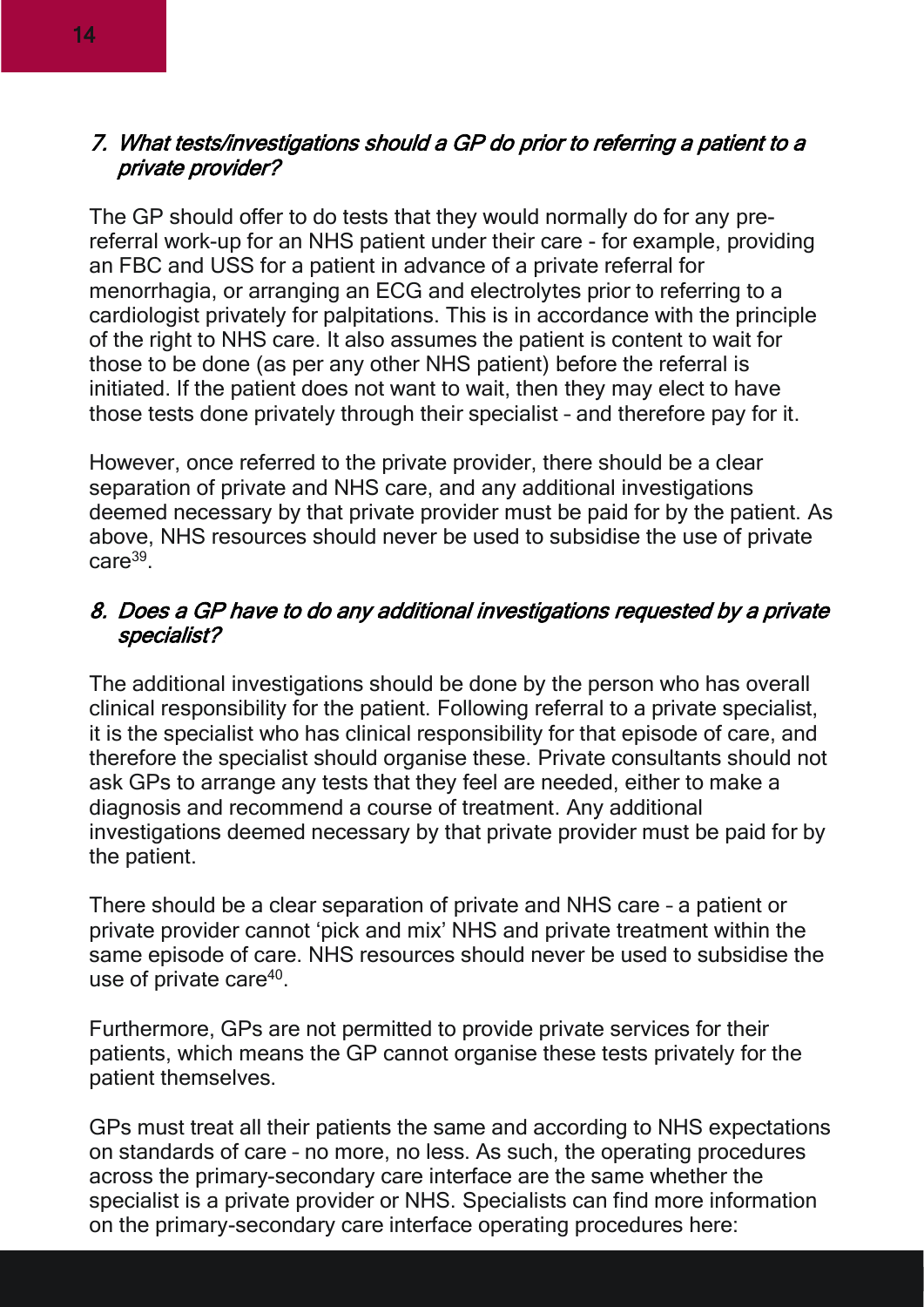[www.bbolmc.co.uk/trusts.](http://www.bbolmc.co.uk/trusts) Once a patient is under the case of a specialist, if a specialist feels that further investigations are necessary, those should be arranged by that specialist. If the patient wants those investigations done in the NHS, then the specialist should refer to the relevant NHS clinic to have those done and not delegate to GP to do so (see onward referrals section below).

The exception is where a the GP would normally do those tests for the patient if that patient were receiving NHS care. For example, if the private specialist initiated an ACE-inhibitor and advised the patient that this required routine renal function monitoring, that GP should do the renal function monitoring as per their usual NHS practice.

#### 9. A patient is under specialist care for a condition and has both private and NHS secondary care involvement. Who is responsible for organising tests requested by the private arm of their care?

The specialists are normally responsible for organising these because they are the person who has overall clinical responsibility for the patient in that episode of care.

As said above, concurrent NHS and Private care creates complex conflicts, not least between the right to NHS care at any stage, the need to separate private/NHS care, and the principle that patients should not be unnecessarily subjected to two sets of tests or interventions.

That said, sometimes private care is provided by an NHS Trust or Foundation Trust, as a service provided by their organisation, or by individual consultants who have agreed this with their employing Trust. For example, a patient may be receiving cancer care in their NHS Trust, but pay the cost of imaging or non-NHS-funded therapies through the private route.

In these circumstances, if the same diagnostic, monitoring or other procedure is needed for both the NHS element of care and the private element, the NHS should provide this free of charge as part of the patient's NHS entitlement and share the results with the private provider if necessary.

This would not normally involve the GP as it is an issue that occurs within specialist care. It should be an arrangement between the NHS and private arms of the patient's specialist care. It does *not* mandate the private provider to ask the GP to organise their requested investigations through the NHS on their behalf. Rather, it should be arranged by the private provider in dialogue with their NHS Trust with which they have a relationship. If no such relationship exists, and the patient requests the recommended investigations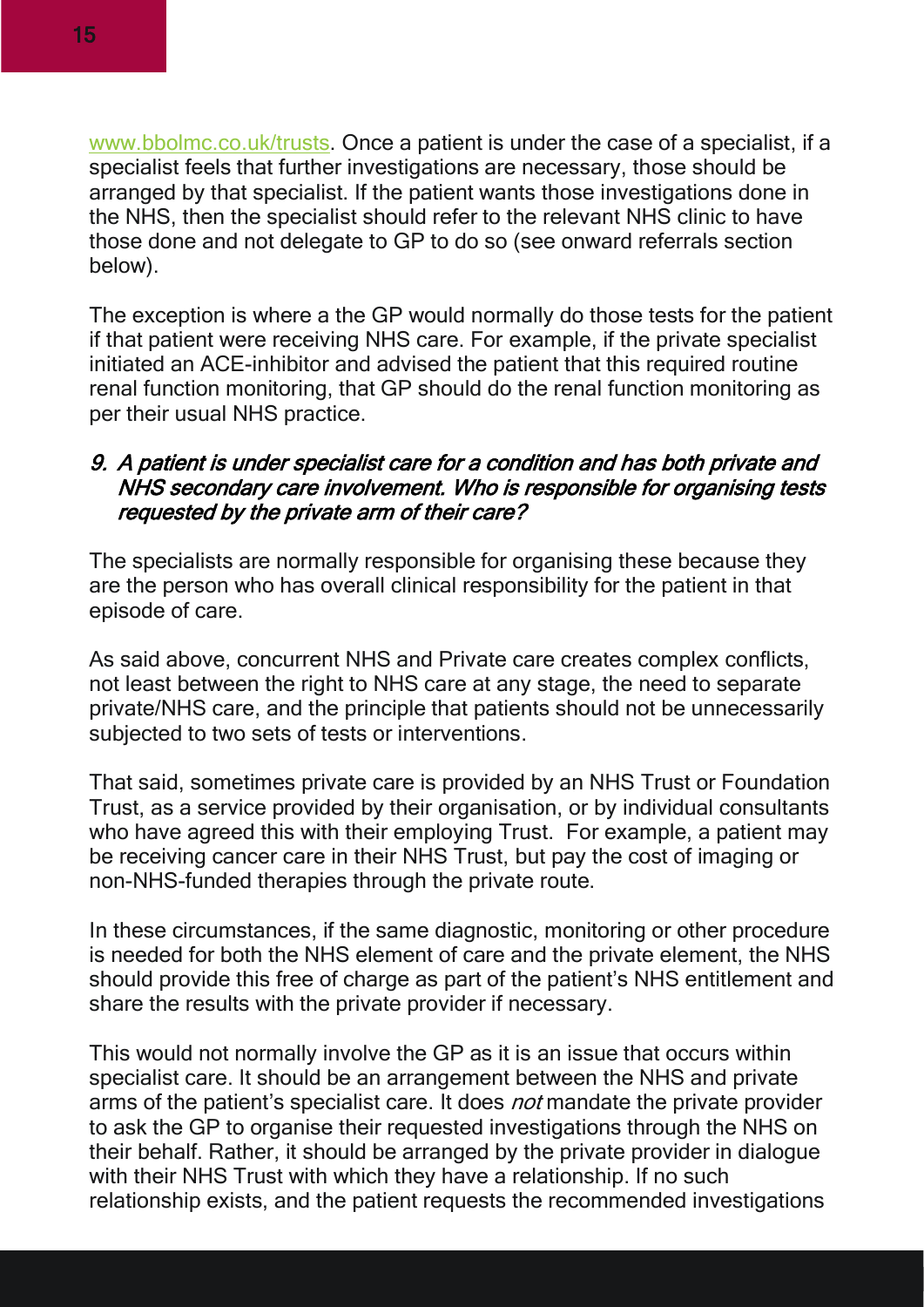on the NHS, then the private provider should refer into the appropriate NHS specialist setting as per onward referrals section below.

#### 10. If a patient is under both private and NHS care for the same or related condition, who is responsible for ensuring communication between the two, such as providing outcomes of their respective investigations or treatment interventions?

It is the responsibility of the clinician organising the tests/intervention to communicate those results with others involved in the patient's care, including across the NHS/private interface. This would normally be the specialist. However, where a GP has done their own relevant investigations and interventions, the GP should communicate those with others who need to know as is the usual case.

The NHS and the private provider should work collaboratively to put in place protocols to ensure effective risk management, timely sharing of information, continuity of care and coordination between NHS and private care at all times. This should include safe and effective handover of the patient between the clinician in charge of the NHS care, and the clinician in charge of the private care<sup>41</sup>.

#### 11. Are NHS GPs obliged to complete medical insurance claim forms for their patients?

There is no obligation on NHS GPs or hospital doctors to complete medical insurance claim forms and, if they decide to do so, they may charge the patient. In most cases the doctor who has provided the treatment is in a better position to provide the information needed $42$ .

#### <span id="page-15-0"></span>TREATMENTS AND PRESCRIBING OVER THE INTERFACE

The private provider will want to make reference to the GP's local CCG formulary when making prescribing decisions which they anticipate will involve the patient's NHS GP:

The Berkshire West Formulary can be found here: <http://www.westberksformulary.nhs.uk/>

The Berkshire East & Frimley Formulary can be found

here: <http://www.frimleyhealthformulary.nhs.uk/>

The Buckinghamshire Formulary can be found here: <http://www.bucksformulary.nhs.uk/>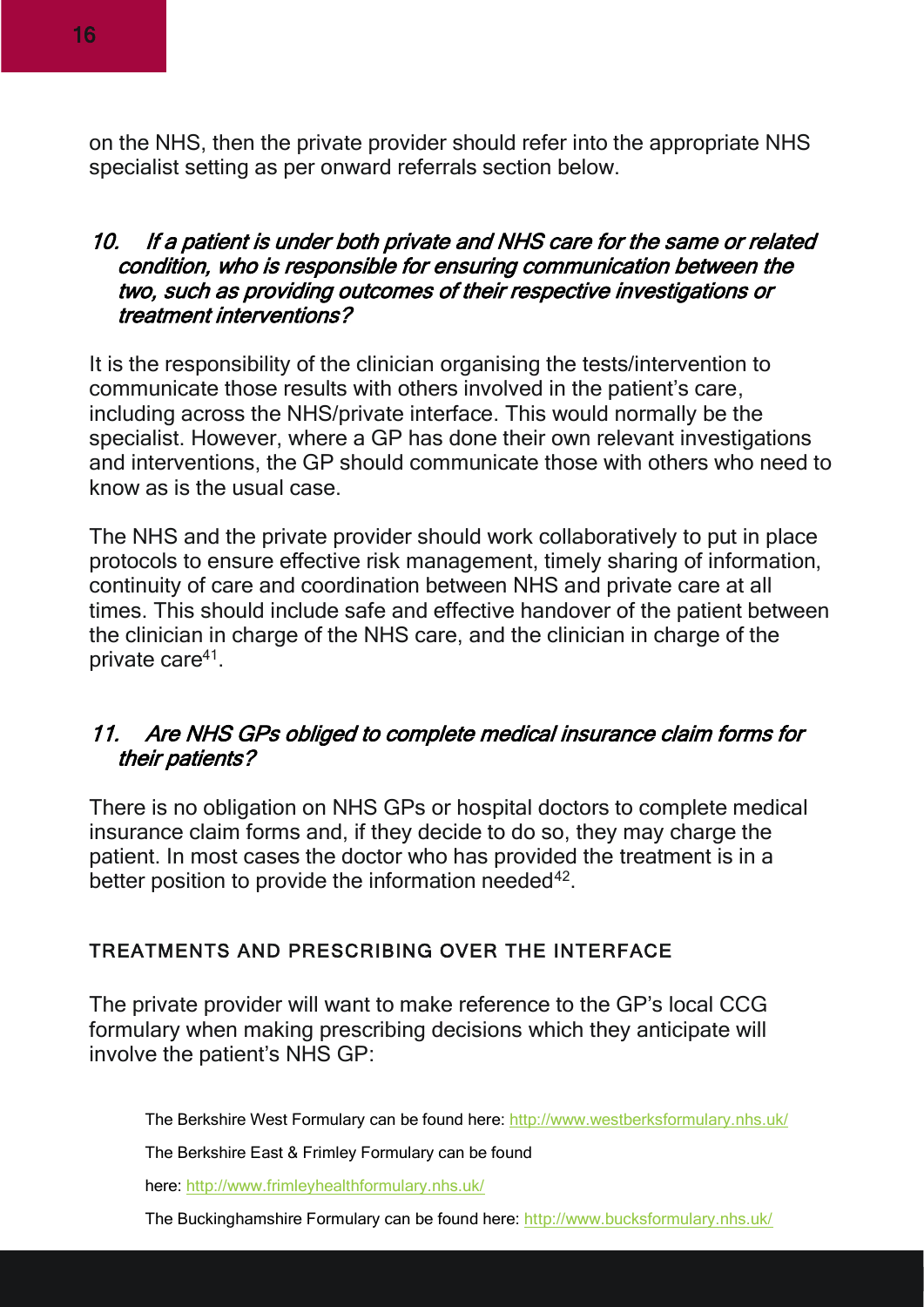The Milton Keynes Formulary can be found here: <https://formularymk.nhs.uk/>

The Oxfordshire Formulary can be found here: <http://www.oxfordshireformulary.nhs.uk/>

#### 12. Can a private consultant expect a patient's GP to prescribe a drug to their patient?

Yes, in most circumstances. The private consultant can anticipate that the GP will prescribe a recommended drug, providing all of the following criteria are  $m e^{43}$ 

- 1. The drug is available on the NHS in the GPs' local area
- 2. The drug is approved for GP prescribing in the local CCG formulary for the condition for which it is being recommended
- 3. The GP considers is clinically necessary (because the prescriber accepts clinical responsibility for their prescription)

Private consultants are advised to  $44$ :

- Check the relevant local formulary guidelines (links above) to check that the medicine can be prescribed by the GP. The specialist should avoid simply informing patients that their GP will prescribe the recommended medication without first checking this.
- recommend patients check with their GP that he or she is happy to prescribe, being sensitive to the objections the GP may have (outlined in previous paragraph)
- communicate directly with the GP themselves, as with NHS referrals.

#### 13. Can a GP decline to prescribe a medicine recommended by a private consultant?

Yes, under some circumstances (as per previous question).

The clinical responsibility for the medicine for a patient, including dosing and monitoring, lies with the prescriber. In the case where a GP has been asked to prescribe a medicine recommended by a private consultant (as with any consultant), they must be clinically comfortable with this.

Reasons why a GP may reasonably decline to not prescribe a medicine recommended by a private consultant include any of the following:

• The GP does not feel able to accept personal responsibility for prescribing and monitoring on clinical grounds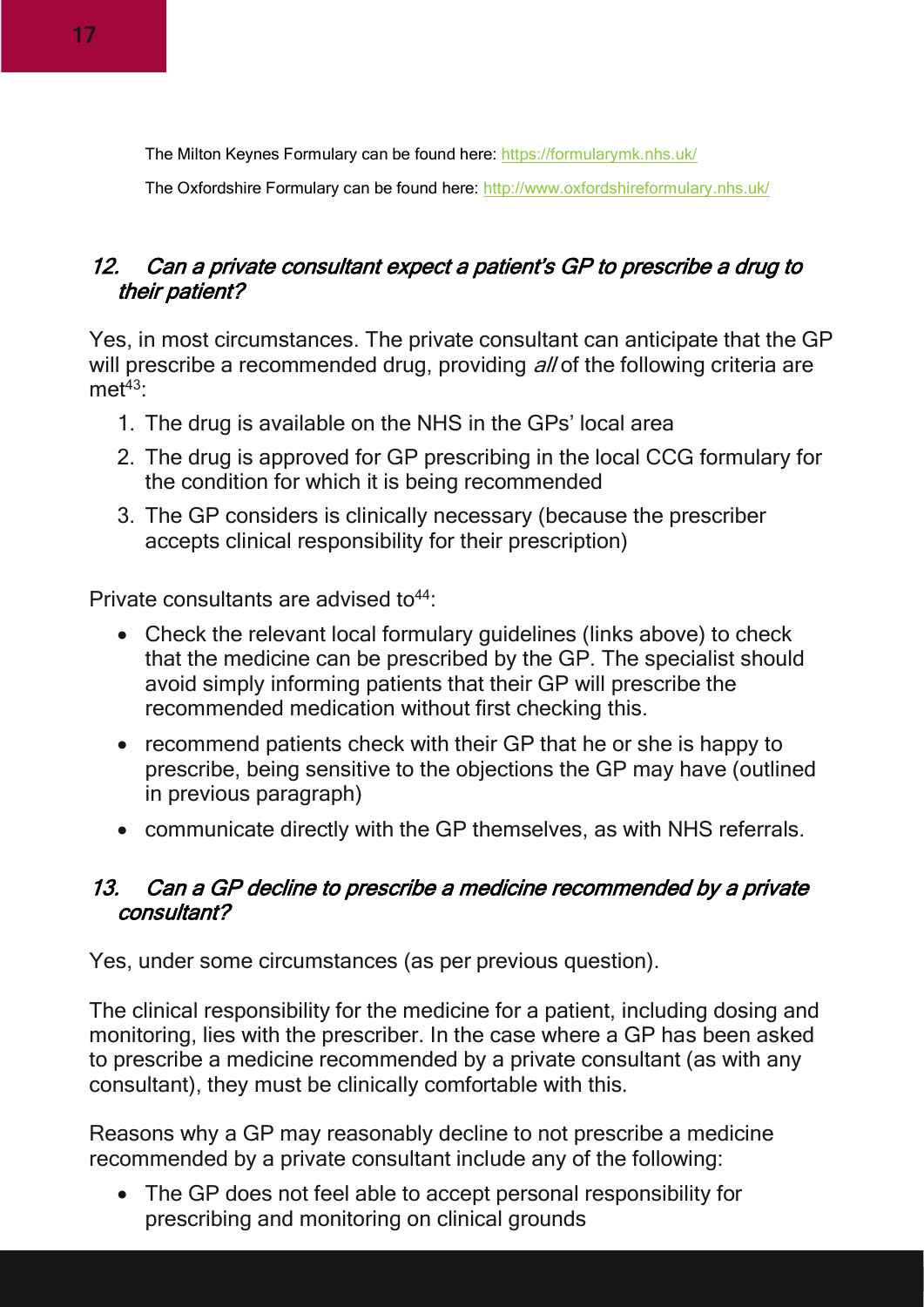- The drug is not available on the NHS in the GPs' local area
- The drug is not approved for GP prescribing in the local CCG formulary for the condition for which it is being recommended

#### 14. What if the private provider recommends a drug that would normally only be prescribed by secondary care in the GP's local area (CCG footprint)?

In these circumstances, the drug must be prescribed by the private specialist and the patient carries all associated costs. (But see below on transferring to NHS care)

This is because GPs must provide all their patients with the same standard of locally-agreed NHS care – no more, no less. A GP can decline to prescribe the drug if doing so falls outside of their usual NHS practice<sup>45</sup>.

The private specialist will therefore want to check the usual NHS practice for the recommended drug on the relevant CCG's formulary prior to recommendation (contact details at the top of this section).

This scenario usually applies to the following classes of drugs in the GP's local CCG formulary:

- RED: prescribing in secondary care only
- AMBER INITIATION: commenced in secondary care, with on-going prescribing in primary care

If a recommended drug is RED-listed in the GP's local CCG formulary, the GP may decline to prescribe it because it falls outside of their usual NHS care for their patients. In this circumstance, the private provider must prescribe the drug for the duration of the course, and the patient must bear all the costs associated with this (including prescriptions, monitoring, and follow-up).

Similarly, if the drug is AMBER INITIATED in the GP's local CCG formulary, the GP may decline to initiate the medicine and this will therefore fall upon the private provider to do. For these drugs, the private provider may ask the GP to continue prescribing once the patient is stabilised as per locally agreed NHS protocols laid out in the relevant CCG's formulary.

Transfer to NHS: The patient always has a right to transfer between private and NHS care. If paying privately for the RED or AMBER-INITIATED drug and its associated monitoring is not acceptable to the patient, they may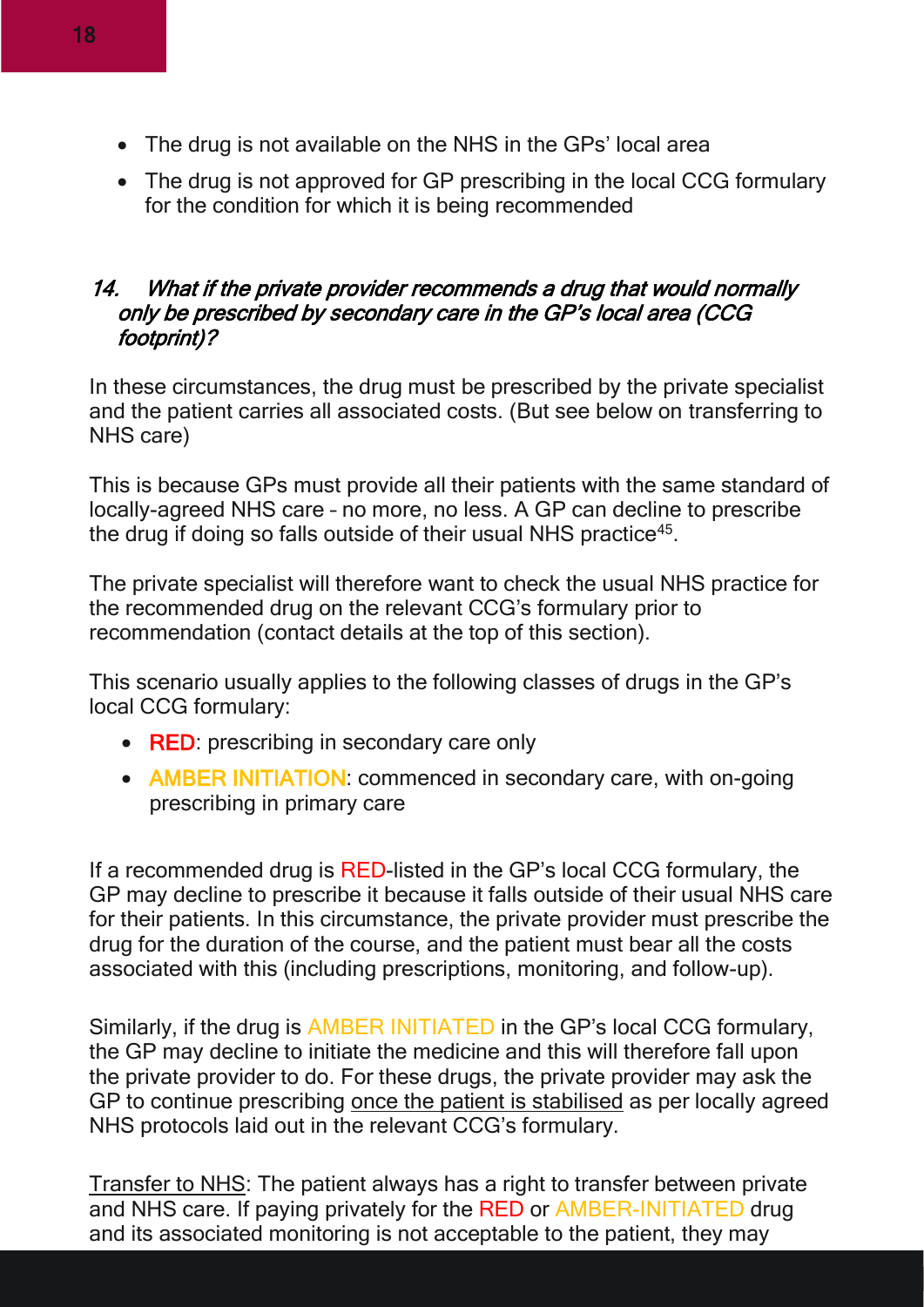request that the private specialist refer them into the relevant NHS clinic (which may be the specialist's own NHS clinic) using a consultant-toconsultant referral in order to receive that treatment. The referral is the responsibility of the specialist; GPs should not be asked to do this (see onward referrals, below).

#### 15. Can a private provider ask a GP to prescribe a drug that is subject to a shared care protocol in the GP's local area (CCG footprint)?

The GP should not prescribe the drug where there is no meaningful expectation of shared care, because a) the GP would be providing care for this patient above and beyond their usual practice for NHS patients; and, b) the drug is only NHS-funded locally if prescribed under a locally-agreed shared care protocol.

Where meaningful shared care with the private specialist is offered, the GP has *a right to decline* to prescribe the drug but should liaise with their CCG's Medicines Optimisation Team as part of making this decision (see 'Further Explanation' below).

Where the GP declines, the drug should be prescribed by the private specialist and the patient will have to pay all associated costs, including ongoing monitoring and follow-up.

#### Further Explanation:

The circumstance of GP prescribing across the NHS-Private interface a drug that is subject to a local SHARED CARE PROTOCOL (SCP) is more nuanced than for red or amber-initiated drugs.

On the one hand:

• A private patient has a right to NHS care to the same standard as any other patient. As SCP drugs are usually prescribed by a GP, with ongoing consultant oversight, there is a reasonable expectation that a GP will honour shared care to the same degree with a private specialist

On the other hand:

• The GP is technically being asked to prescribe outside of their usual practice. This is because SCPs are local agreements between specific, named NHS services and GPs in the local area. SCPs lay out the responsibilities of the named parties, and the thresholds and avenues for escalation to NHS services when required. All SCPs need to be approved by the CCG's Medicines Optimisation Team. A GP taking responsibility for prescribing an SCP-listed drug outside of the terms of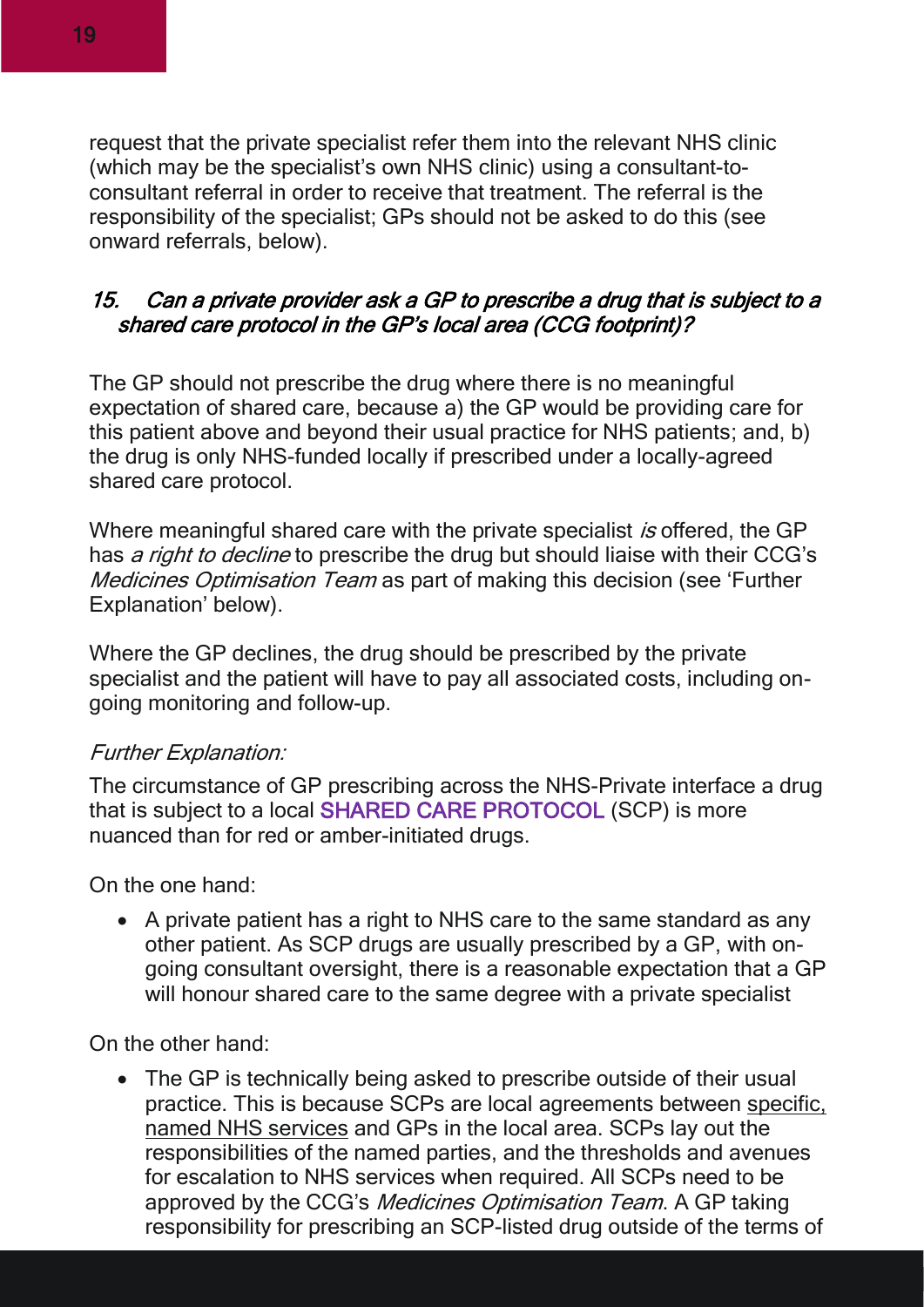a locally-agreed SCP (for example, under a bespoke shared care agreement with the private provider), might expose the GP to breaching their own contractual arrangements with their CCG, and the GP will therefore likely decline

• Even where a GP is invited to prescribe under an existing local SCP arrangement with the relevant NHS service, they may decline to do so in a number of nationally-agreed situations (see SCP section here: [https://www.bbolmc.co.uk/trusts\)](https://www.bbolmc.co.uk/trusts)

Given the above complexities, it is recommended that if a GP receives a request from a private specialist to prescribe a drug subject to a local SCP, the GP should liaise with their local Medicines Optimisation Team who will advise on prescribing and ongoing monitoring of the drug regime recommended by the private consultant. If an acceptable protocol cannot be agreed, then the drug is not NHS-funded, and the GP should decline. The private consultant will then retain complete responsibility, at the patient's expense, for prescribing and monitoring their progress on the recommended drug regime 46 .

Transfer to NHS: The patient always has a right to transfer between private and NHS care. If paying privately for the SCP drug and its associated monitoring is not acceptable to the patient, they may request that the private specialist refer them into the relevant NHS clinic (which may be the specialist's own NHS clinic) using a consultant-to-consultant referral in order to receive that treatment. The referral is the responsibility of the specialist; GPs should not be asked to do this (see onward referrals, below). The specialist should not create the patient expectation that the GP will prescribe the drug because they may still decline to do so in a number of nationallyagreed situations (see SCP section here: [https://www.bbolmc.co.uk/trusts\)](https://www.bbolmc.co.uk/trusts). It is advised that the private specialist liaise with the GP so that they may counsel their patient appropriately before a decision is made to transfer to the NHS.

#### 16. What if the private provider recommends a treatment that is not normally funded by the local NHS for patients with the same condition (i.e. non-formulary drugs)?

If the patient still wishes to have that treatment:

- it must be prescribed by the private consultant; and
- the treatment must be delivered separately from the patient's NHS care entitlement.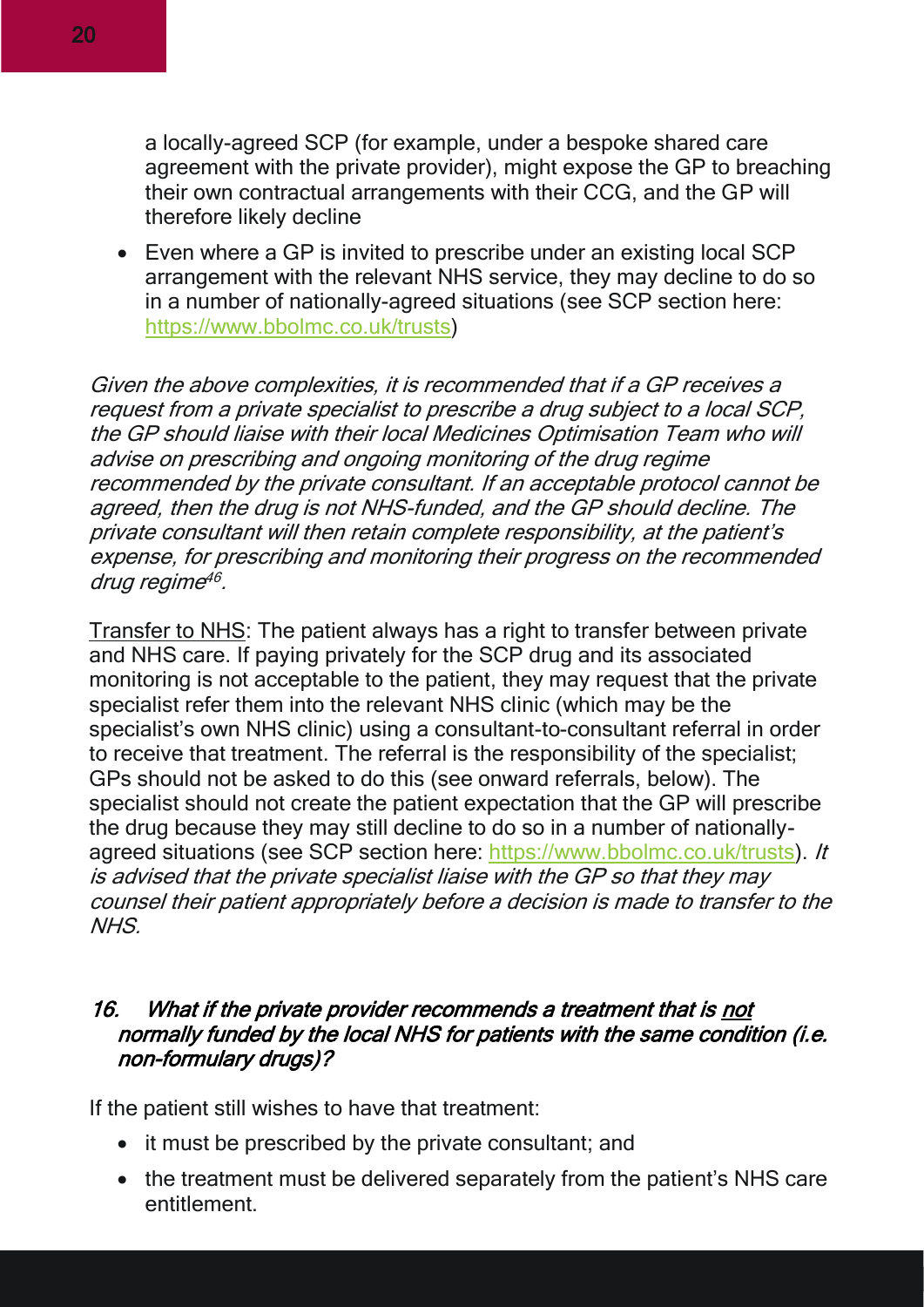In these circumstances the patient will be required to pay all the associated costs. These are defined as any activity, assessment, inpatient and outpatient attendances, tests and rehabilitation which would not otherwise have been incurred by the NHS had the patient not chosen to seek private treatment<sup>47</sup>.

Alternatively, an NHS clinician may submit on the patient's behalf an Individual Funding Request (IFR) to the relevant commissioner (usually the patient's CCG, though some treatments are funded by NHS England directly rather than CCGs). Funding may be approved if the individual clinical circumstances provide grounds for making an exception. For example, where the patient's clinical circumstances are clearly different from other patients with the same condition, or there is a reason why the patient will respond to the treatment for favourably than other patients with the same condition. The application for consideration of funding must be supported by details of the patient's clinical need for treatment and evidence, to the extent that it may be available, of the clinical effectiveness and cost effectiveness of the proposed treatment. This evidence must be provided by the private consultant and/or the prospective provider of treatment.

Approved IFRs are not paid for out of a dedicated budget. Rather, the funding is taken away from existing service funding. There should be no expectation that and IFR must or should be approved. Nor is there an obligation on an NHS clinician to submit an IFR on behalf of a patient if the NHS clinician does not believe there are exceptional circumstances as laid out above.

#### 17. Can a GP offer to prescribe a drug as a private prescription for a patient where the private specialist has recommended a drug that is not funded on the NHS?

 $No^{48}$ .

First, this would mean the GP was providing an enhanced service to selected patients but not others. The GP's duty is to provide the NHS standard of care – no more, no less.

Second, Part 5, Regulation 24 of the National Health Service (General Medical Services Contracts) Regulations 2015 (which are replicated in any PMS contract), sets out the basic exclusion in charging NHS patients for care. It states:

the contractor must not, either itself or through any other person, demand or accept from any of its patients a fee or other remuneration for its own benefit or for the benefit of another person in respect of the provision of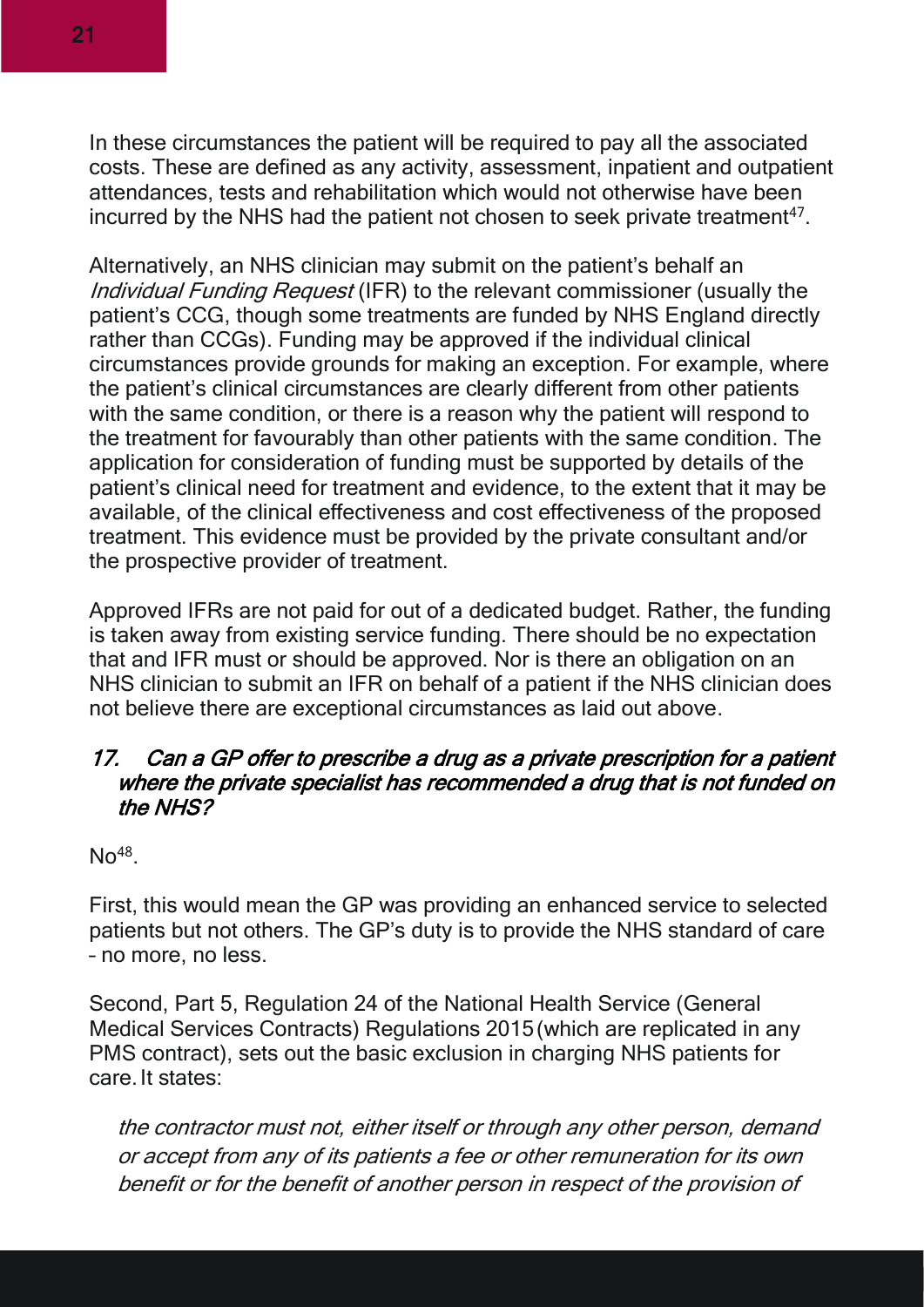any treatment whether under the contract or otherwise; or a prescription or repeatable prescription for any drug, medicine or appliance 49 .

(NB: The above refers to not charging for the care GPs are contracted to do for patients. It does not mean GPs are unable to charge for anything. Indeed, there are some situations where a GP can (and should) charge (such as some certificates, reports, malaria medicines and some immunisations). Further details can be found [here.](https://www.bma.org.uk/pay-and-contracts/fees))

When a patient wishes to pay privately for an unfunded treatment (e.g. a drug more expensive than that routinely used in local NHS practice), it must be prescribed by the private consultant, and the treatment must be delivered separately from the patient's NHS care entitlement. In these circumstances the patient will be required to pay all the associated costs. These are defined as any activity (assessment, inpatient and outpatient attendances, tests and rehabilitation) which would not otherwise have been incurred by the NHS had the patient not chosen to seek private treatment $50$ .

Similarly, the CCG will not accept any requests for "co-funding" of treatment (which involves both NHS and private funding for a particular treatment during a single visit to an NHS facility). The NHS would never carry out a part-private, part-NHS operation<sup>51</sup>.

#### 18. Can a patient claim back from the NHS costs associated with private care if the patient chose to go through the private route for a condition that would have been supported in a similar way by the NHS?

No. The CCG cannot accept requests for reimbursement (retrospective funding) of any drugs prescribed or treatments received whilst in private practice<sup>52</sup>.

#### <span id="page-21-0"></span>ONWARD REFERRALS

#### 19. If the patient is under the care of a specialist, and seeks onward referral (including either private-to-NHS, private-to-private, or NHS-to-private) who should do the referral?

• If the referral is for the same or related condition to that being consulted for, the specialist should do the onward referral. It should not go back to the GP to do. Insisting on a separate referral from the GP can seem to the patient to be unnecessarily bureaucratic as well as adding to the workload of GPs. In such cases doctors can respond factually. There is no requirement for the patient to be referred back to the GP.<sup>53</sup>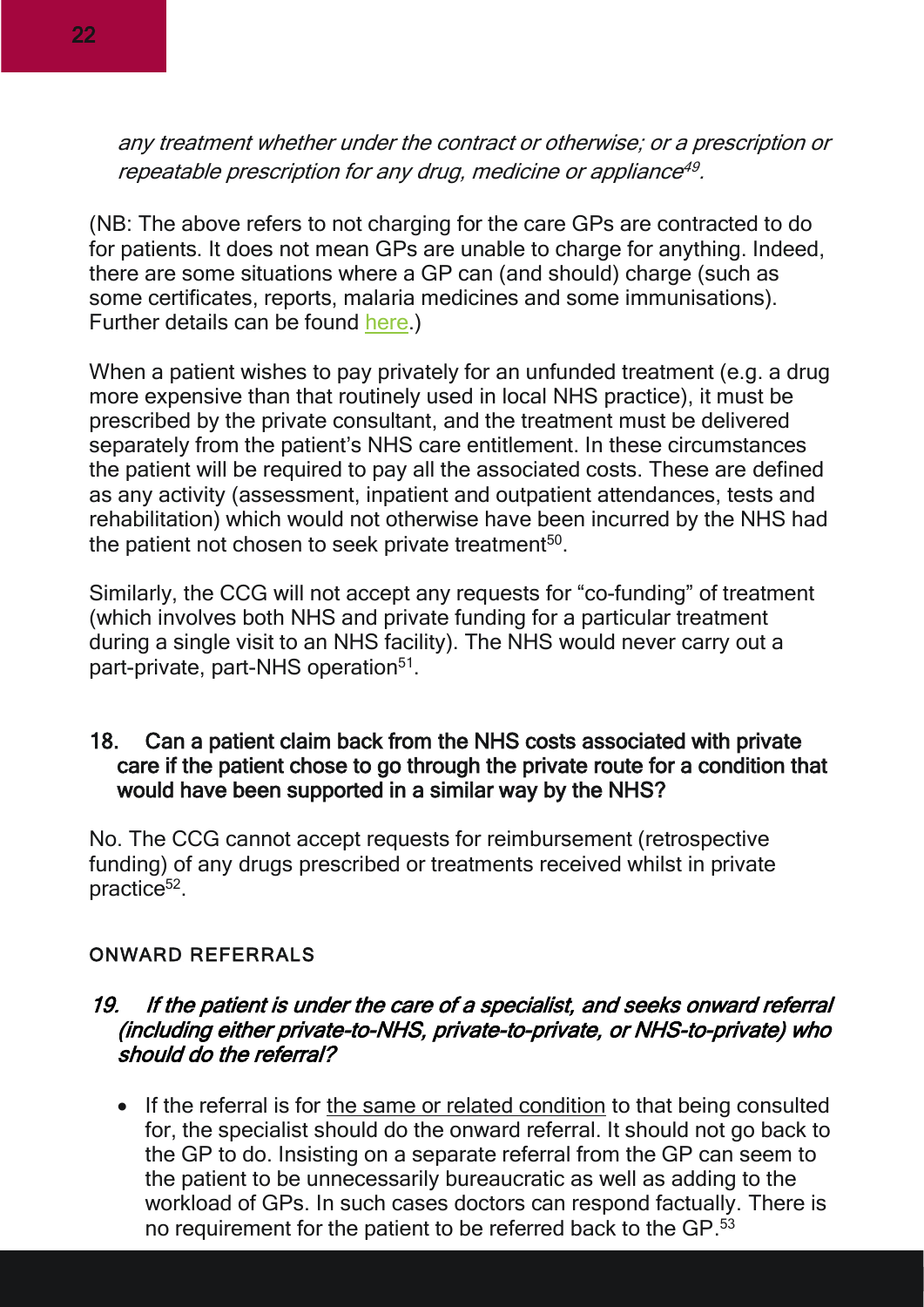- It the referral is for an unrelated condition, the specialist can advise the patient to see their GP for assessment the patient's need in the usual way. Onward referral would be at GP discretion, as is usually the case. This does not stop a private specialist doing their own private referral for an unrelated condition if they choose to do so.
- If the patient has requested a second opinion the private specialist should liaise with the patient's GP to facilitate a referral for this – either via the NHS or private route (at the patient's discretion). This is because the NHS accepts a patient's right to have a second opinion. It also reduces conflicts of interest if the referral comes from an independent referrer.

The above are applicable regardless of whether the patient is seeking to stay within the private sector, transferring from private sector to NHS sector, or transferring form NHS to private sector.

Patients have a right to switch between NHS and private care. They must not be treated differently from any other NHS patient on doing so (see principle 1, above). Specifically<sup>54</sup>:

- They should join the waiting list at the same point as if the private consultation or treatment were an NHS service. So, for example, if the consultant wished to follow-up the patient in their NHS clinic, the consultant would refer to their own clinic, the wait time for that follow-up would be the same as for other NHS patients awaiting a follow-up for that condition. If the consultants has referred to a different consultant's NHS clinic, the wait time will be the same as for any NHS consultant-toconsultant referral.
- As the patient is already under the care of the specialist, there should be no need to seek GP referral. This will simply put the patient 'at the back of the queue'.
- The NHS Standard Hospital Contract makes it clear that the responsibility for onward referral for the same or directly related condition lies with the specialist using a consultant-to-consultant, not the GP<sup>55</sup>. This is also in line with BMA Medical Ethics Guidance and explicated stated by CCGs with regards private consultants referring into NHS clinics:

This is a consultant-to-consultant referral and so does not require a GP to be involved in the process and so is wholly owned by the private consultant…. Patients do not need to have a further assessment….within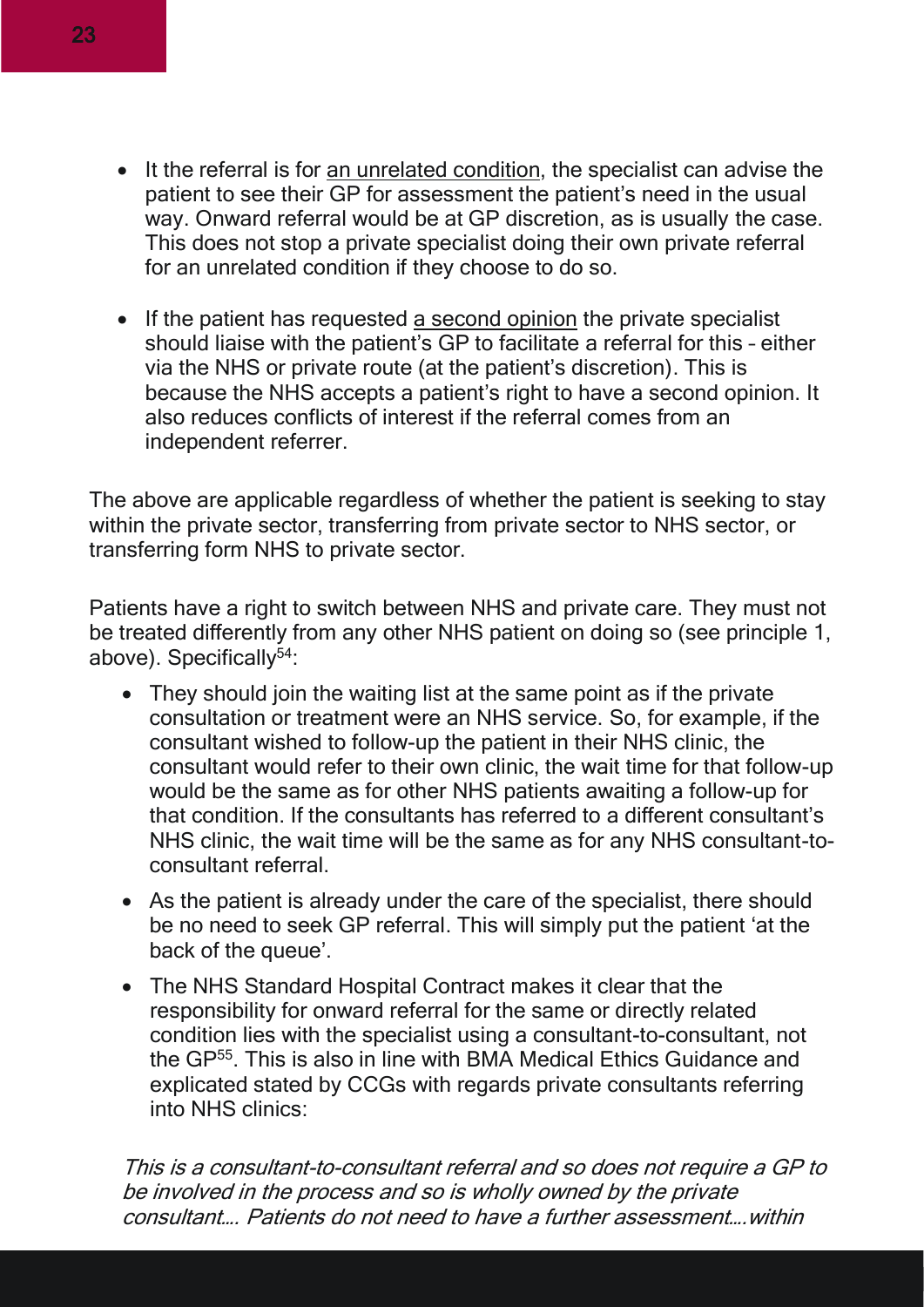the NHS before receiving their treatment, nor do they need to be referred back to their general practitioner (GP)<sup>56</sup>.

Some NHS Trusts ask private consultants to seek a GP referral to transfer the patient into the relevant NHS clinic. This may be because the referral activity is more easily captured in the Trust's existing audit trails, and it sometimes attracts a more favourable referral tariff (less so now most Trusts are on block contracts). However, putting additional administrative burden on the GP with no additional clinical benefit for the patient is an inappropriate use of limited GP resource and restricts access for other patients. As such, a GP may reasonably decline to do so.

#### 20. Can private GPs refer patients for NHS diagnostic services and treatment?

Yes. Provided patients are entitled to NHS treatment, they may opt into or out of NHS care at any stage. Private GPs are entitled to make referrals to NHS facilities, if that is the patient's wish, and the referral should be treated in the same way as if the referral came from within the NHS<sup>57</sup>. This does not need to go through the patient's NHS GP.

#### References

<sup>&</sup>lt;sup>1</sup> BMA Medical Ethics Department (2009). The interface between NHS and private treatment: a practical guide for doctors in England, Wales and Northern Ireland Guidance (p3)

<sup>&</sup>lt;sup>2</sup> Department of Health (2009). Guidance on NHS Patients who wish to pay for additional private care. P5.

<sup>&</sup>lt;sup>3</sup> Department of Health (2009). Guidance on NHS Patients who wish to pay for additional private care. P5.

<sup>4</sup> Department of Health (2009). Guidance on NHS Patients who wish to pay for additional private care. Para. 2.3.

<sup>&</sup>lt;sup>5</sup> Department of Health (2009). *Guidance on NHS Patients who wish to pay for additional private care*. Para. 2.2.

<sup>&</sup>lt;sup>6</sup> Department of Health (2009). Guidance on NHS Patients who wish to pay for additional private care. Para. 6.1

<sup>&</sup>lt;sup>7</sup> Department of Health (2009). Guidance on NHS Patients who wish to pay for additional private care. Para. 8.2

<sup>&</sup>lt;sup>8</sup> Department of Health (2004): A Code of Conduct for Private Practice. Part 2, clause 2.13

<sup>&</sup>lt;sup>9</sup> BMA Medical Ethics Department (2009). The interface between NHS and private treatment: a practical guide for doctors in England, Wales and Northern Ireland Guidance (p3)

<sup>&</sup>lt;sup>10</sup> Department of Health (2009). Guidance on NHS Patients who wish to pay for additional private care. Para. 2.4

<sup>&</sup>lt;sup>11</sup> Department of Health (2009). *Guidance on NHS Patients who wish to pay for additional private care*. Para. 4.2

<sup>&</sup>lt;sup>12</sup> BMA Medical Ethics Department (2009). The interface between NHS and private treatment: a practical guide for doctors in England, Wales and Northern Ireland Guidance (p2)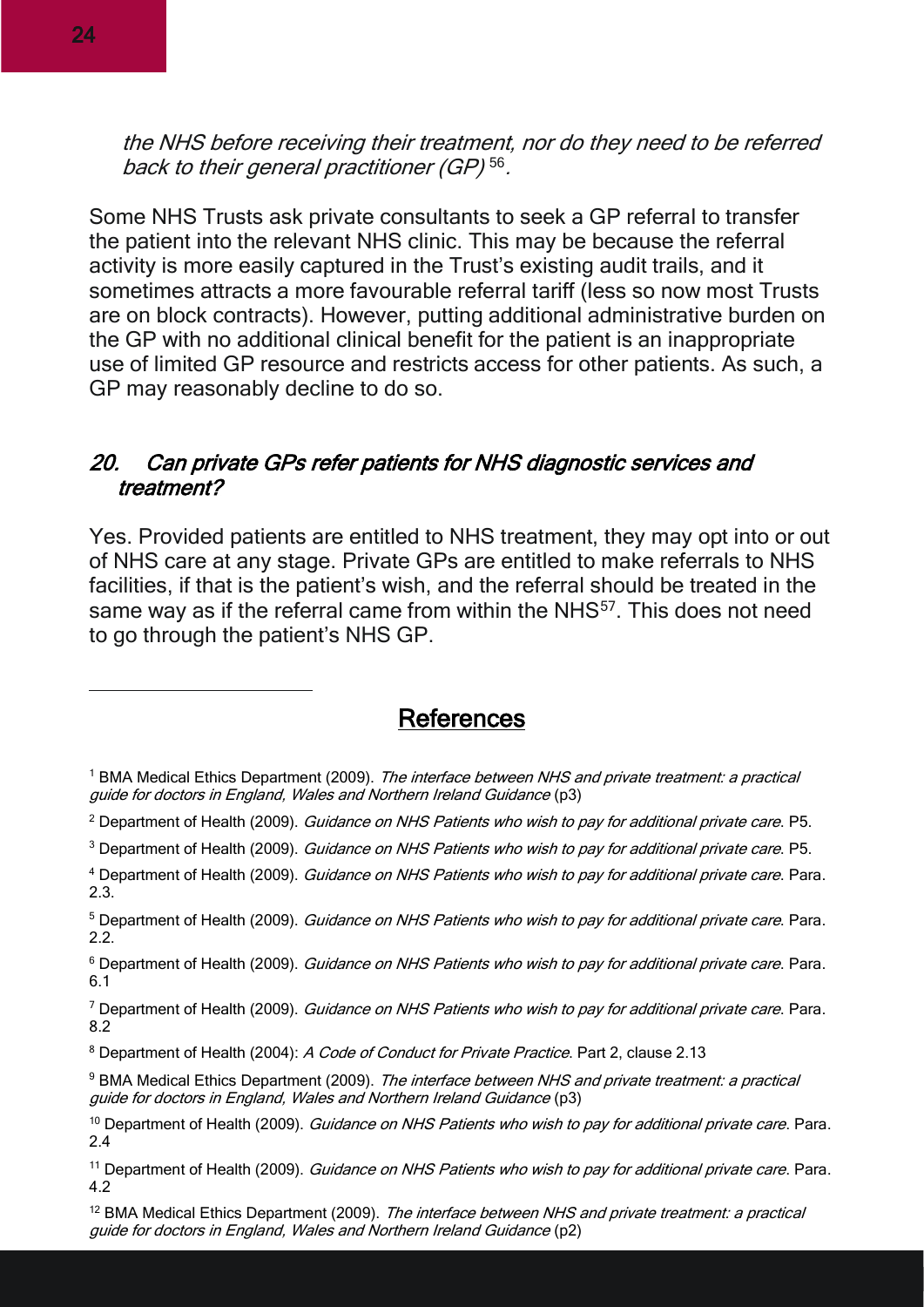<sup>13</sup> BMA Medical Ethics Department (2009). The interface between NHS and private treatment: a practical guide for doctors in England, Wales and Northern Ireland Guidance (p4)

<sup>14</sup> Department of Health (2009). Guidance on NHS Patients who wish to pay for additional private care. Para. 4.4

<sup>15</sup> Department of Health (2009). Guidance on NHS Patients who wish to pay for additional private care. Para. 6.1 & 8.2

<sup>16</sup> Thames Valley Priorities Committee Commissioning Policy Statement (2019): Managing the boundaries of NHS and privately funded healthcare. Policy No. 67d (TVPC 35); s7.2

<sup>17</sup> Department of Health (2009). *Guidance on NHS Patients who wish to pay for additional private care*. Para. 6.1

<sup>18</sup> BMA Medical Ethics Department (2009). The interface between NHS and private treatment: a practical guide for doctors in England, Wales and Northern Ireland Guidance (p3)

<sup>19</sup> Department of Health (2009). *Guidance on NHS Patients who wish to pay for additional private care*. Para. 7.2

<sup>20</sup> BMA Medical Ethics Department (2009). The interface between NHS and private treatment: a practical guide for doctors in England, Wales and Northern Ireland Guidance (p6)

<sup>21</sup> BMA Medical Ethics Department (2009). The interface between NHS and private treatment: a practical guide for doctors in England, Wales and Northern Ireland Guidance (p6)

<sup>22</sup> BMA Medical Ethics Department (2009). The interface between NHS and private treatment: a practical guide for doctors in England, Wales and Northern Ireland Guidance (p8)

<sup>23</sup> GMC. Good Medical Practice. *Delegation & Referral*, 1.15(c): [https://www.gmc-uk.org/ethical](https://www.gmc-uk.org/ethical-guidance/ethical-guidance-for-doctors/delegation-and-referral/delegation-and-referral)[guidance/ethical-guidance-for-doctors/delegation-and-referral/delegation-and-referral](https://www.gmc-uk.org/ethical-guidance/ethical-guidance-for-doctors/delegation-and-referral/delegation-and-referral)

<sup>24</sup> GMC. Good Medical Practice. *Delegation & Referral*, 9(b): [https://www.gmc-uk.org/ethical](https://www.gmc-uk.org/ethical-guidance/ethical-guidance-for-doctors/delegation-and-referral/delegation-and-referral)[guidance/ethical-guidance-for-doctors/delegation-and-referral/delegation-and-referral](https://www.gmc-uk.org/ethical-guidance/ethical-guidance-for-doctors/delegation-and-referral/delegation-and-referral)

<sup>25</sup> BMA Medical Ethics Department (2009). *The interface between NHS and private treatment: a practical* guide for doctors in England, Wales and Northern Ireland Guidance (p8)

<sup>26</sup> <https://www.legislation.gov.uk/uksi/2015/1862/regulation/24/made>

<sup>27</sup> BMA Medical Ethics Department (2009). The interface between NHS and private treatment: a practical guide for doctors in England, Wales and Northern Ireland Guidance (p3)

<sup>28</sup> Department of Health (2009). Guidance on NHS Patients who wish to pay for additional private care. Para. 8.2

<sup>29</sup> Department of Health (2009). Guidance on NHS Patients who wish to pay for additional private care. Para. 2.4

<sup>30</sup> Department of Health (2009). Guidance on NHS Patients who wish to pay for additional private care. Para. 4.2

<sup>31</sup> Department of Health (2009). *Guidance on NHS Patients who wish to pay for additional private care*. Para. 6.1 & 8.2

<sup>32</sup> BMA Medical Ethics Department (2009). The interface between NHS and private treatment: a practical guide for doctors in England, Wales and Northern Ireland Guidance (p4)

33 Thames Valley Priorities Committee Commissioning Policy Statement (2019): Managing the boundaries of NHS and privately funded healthcare. Policy No. 67d (TVPC 35); s7.1

<sup>34</sup> BMA Medical Ethics Department (2009). The interface between NHS and private treatment: a practical guide for doctors in England, Wales and Northern Ireland Guidance (p8)

<sup>35</sup> Department of Health (2009). *Guidance on NHS Patients who wish to pay for additional private care.* Clause 6.1 & 6.2

36 Thames Valley Priorities Committee Commissioning Policy Statement (2019): Managing the boundaries of NHS and privately funded healthcare. Policy No. 67d (TVPC 35); S7.2

<sup>37</sup> Thames Valley Priorities Committee Commissioning Policy Statement (2019): Managing the boundaries of NHS and privately funded healthcare. Policy No. 67d (TVPC 35); S7.9